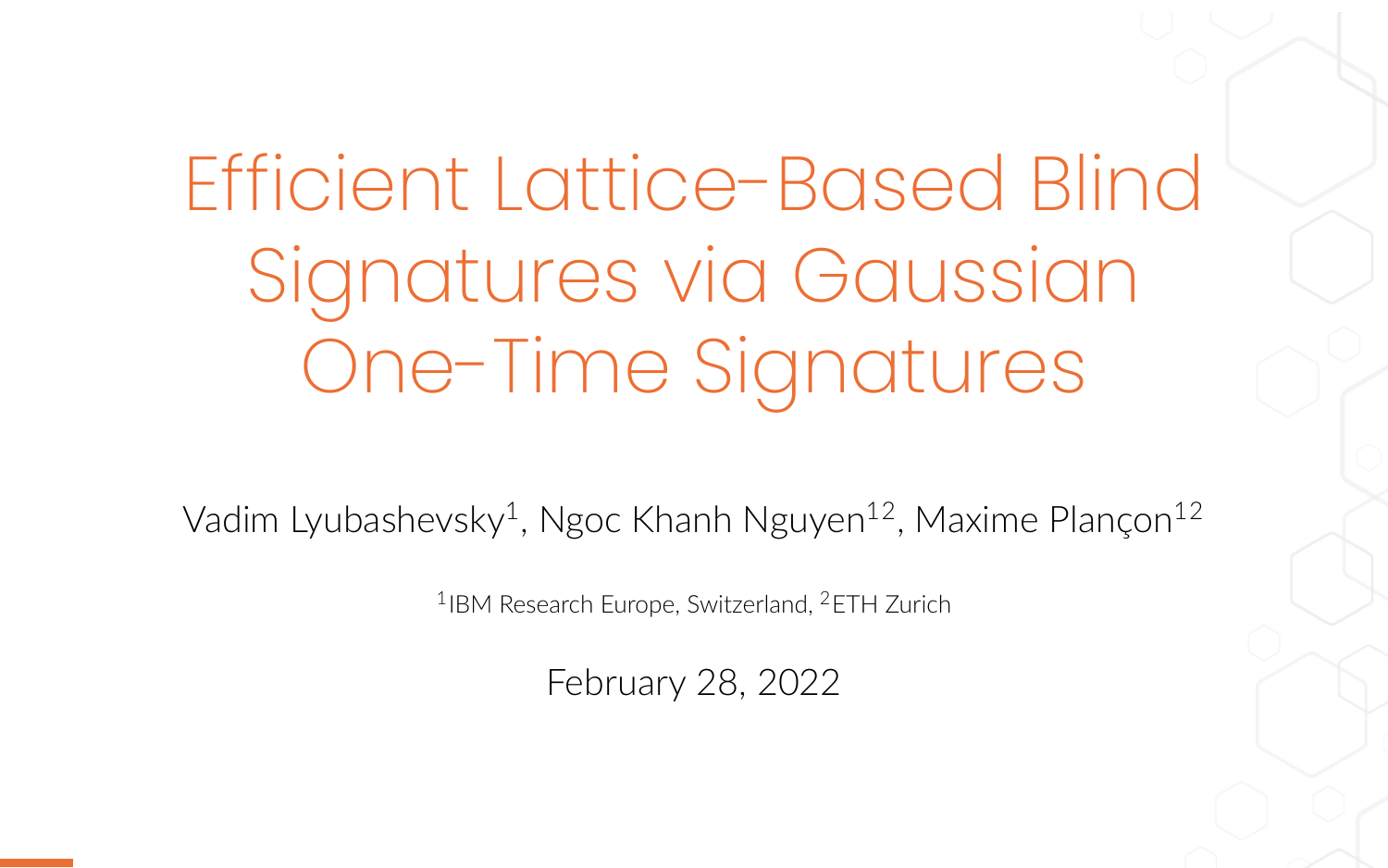- ² *q* a prime modulus for the blind signature (*≃* 64 bits)
- ² *q ′* a prime modulus for the encryption scheme (*≃* 128 bits)
- $\rightarrow$  d is a power of two (= 128)
- $\rightarrow \mathbb{Z}_q$  is the field of integers modulo *q*
- $\rightarrow \mathcal{R}_q$  is the cyclotomic ring  $\mathbb{Z}_q[X]/(X^d+1)$
- $\rightarrow$  *S*<sub>*γ*</sub> is the set of ring elements of infinity norm less than *γ*
- $\rightarrow$  *n*, *m*, *k*, *l* are dimensions over  $\mathcal{R}_a$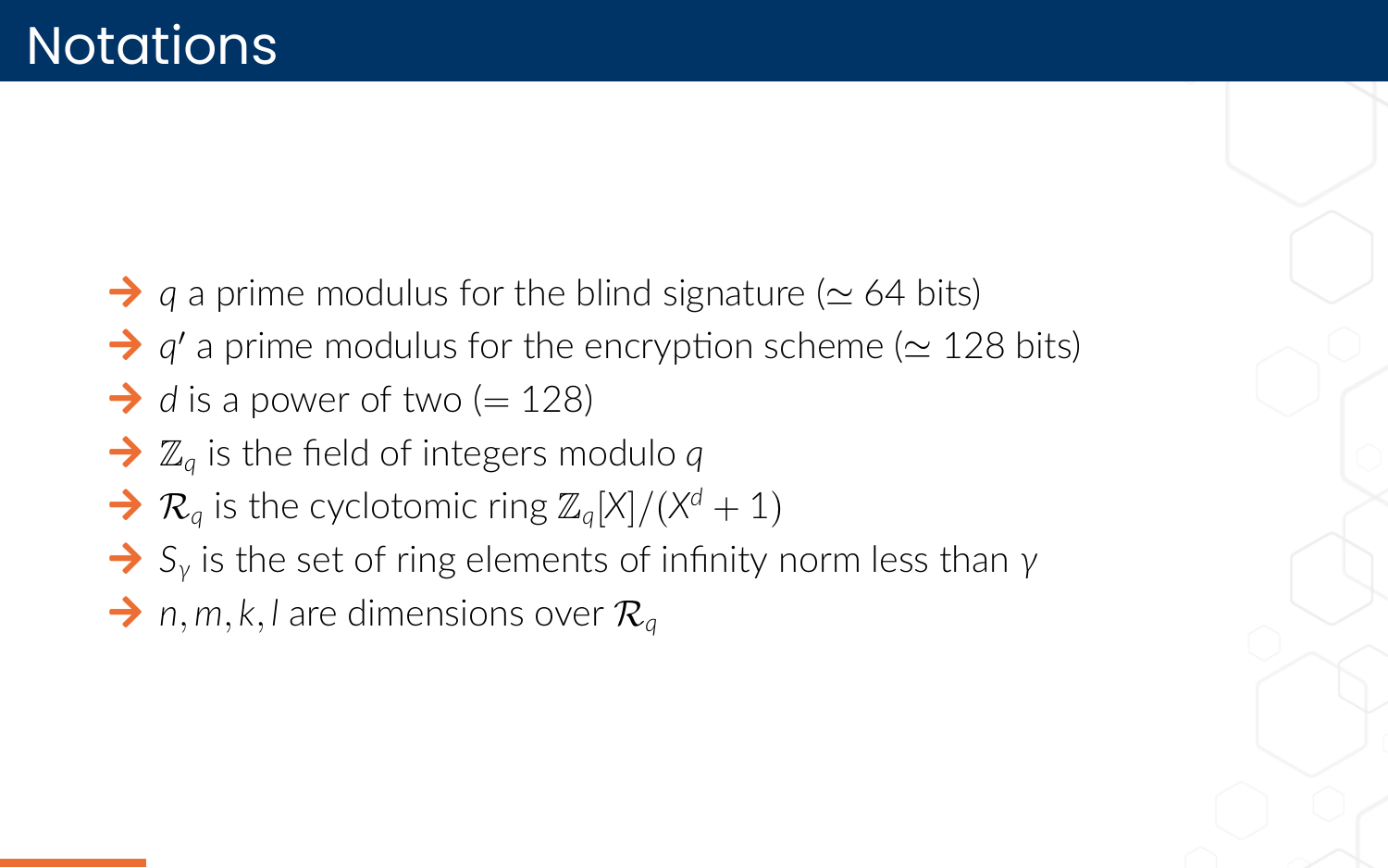$\rightarrow$  An encryption scheme which tolerates some computations on the ciphertext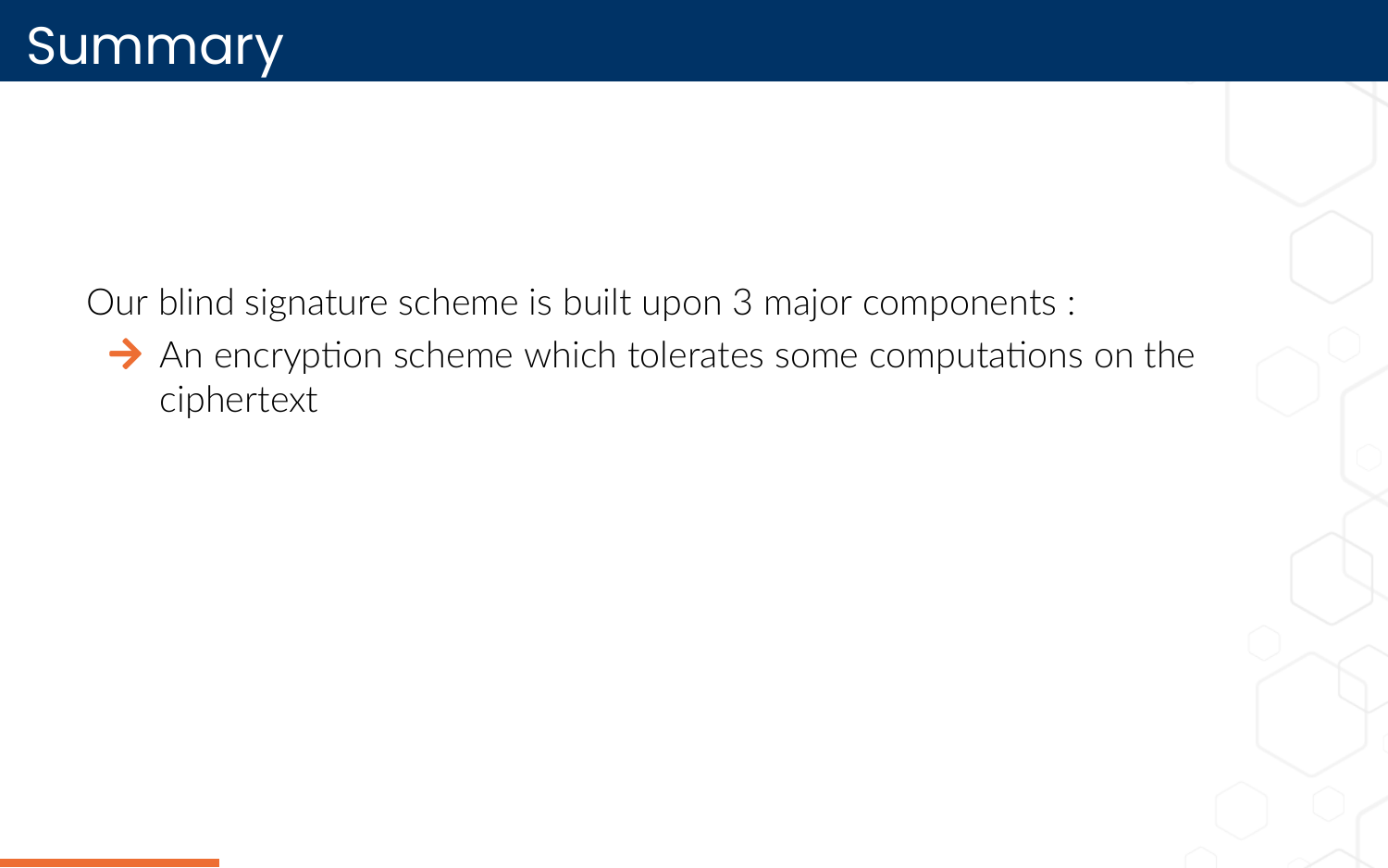- $\rightarrow$  An encryption scheme which tolerates some computations on the ciphertext
- $\rightarrow$  A one-time signature scheme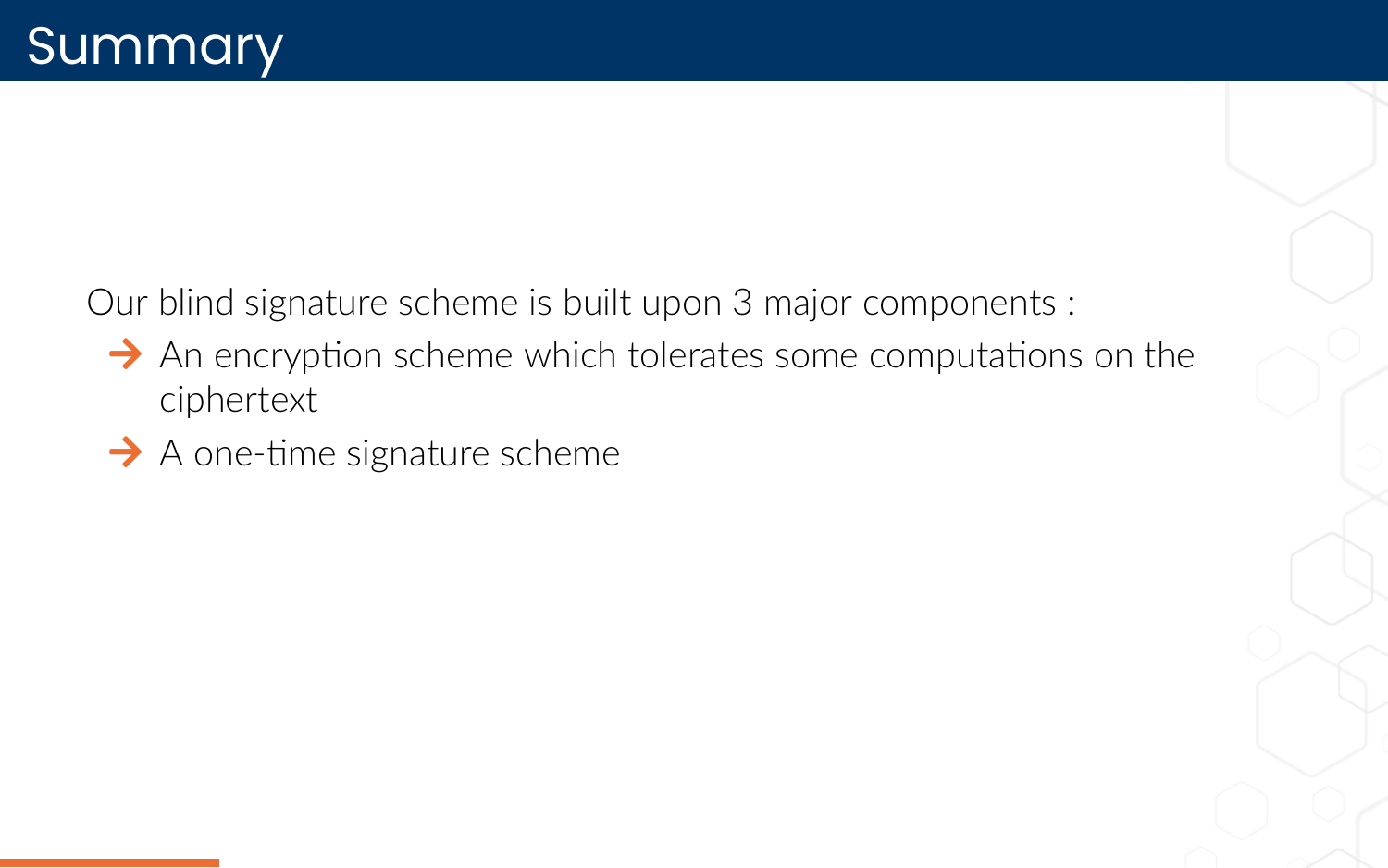- $\rightarrow$  An encryption scheme which tolerates some computations on the ciphertext
- $\rightarrow$  A one-time signature scheme
- $\rightarrow$  A set membership zero-knowledge proof black-box.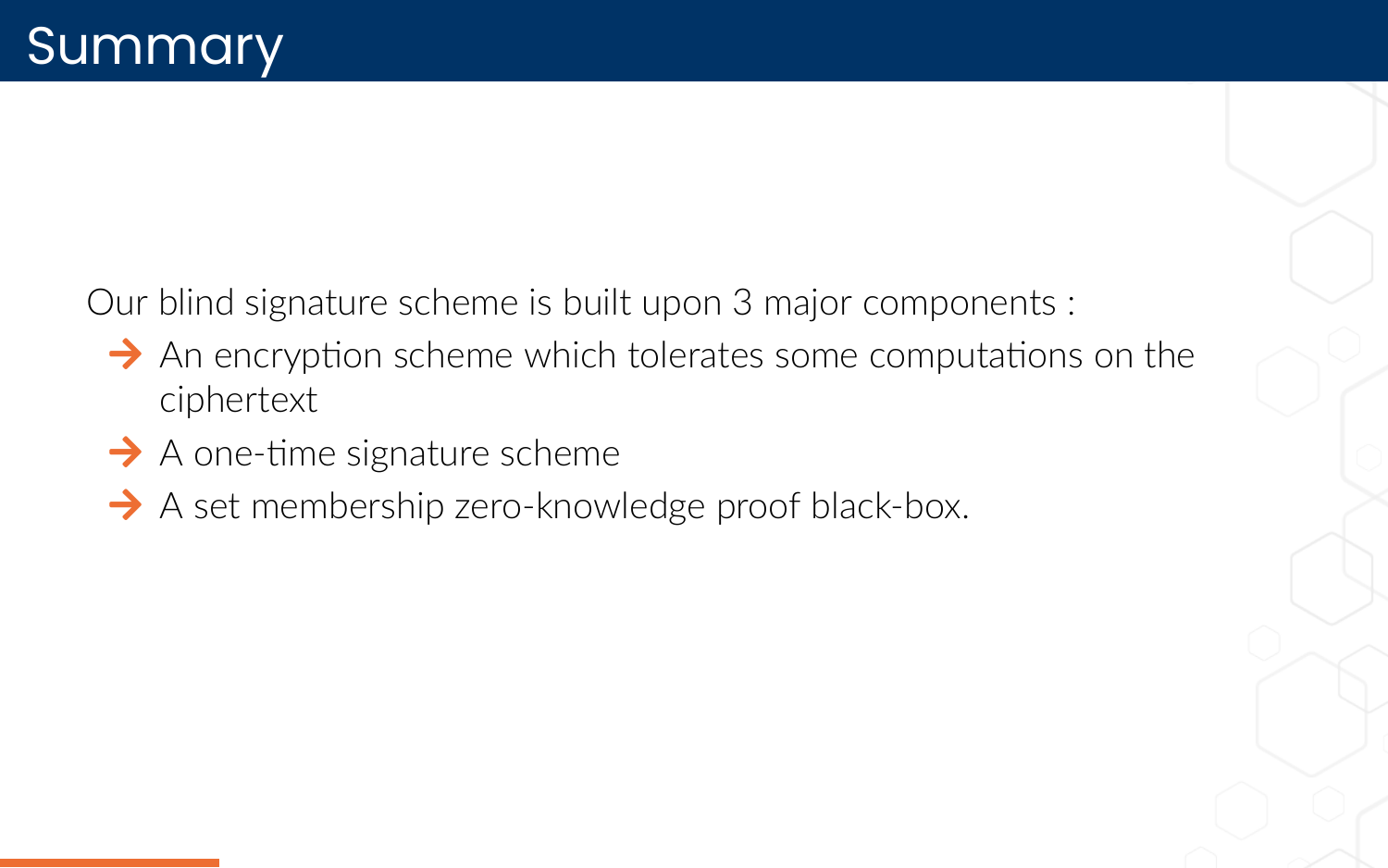- $\rightarrow$  An encryption scheme which tolerates some computations on the ciphertext
- $\rightarrow$  A one-time signature scheme
- $\rightarrow$  A set membership zero-knowledge proof black-box.

The scheme is round-optimal (2 rounds of communication) and the signature size is *≃* 150 KB.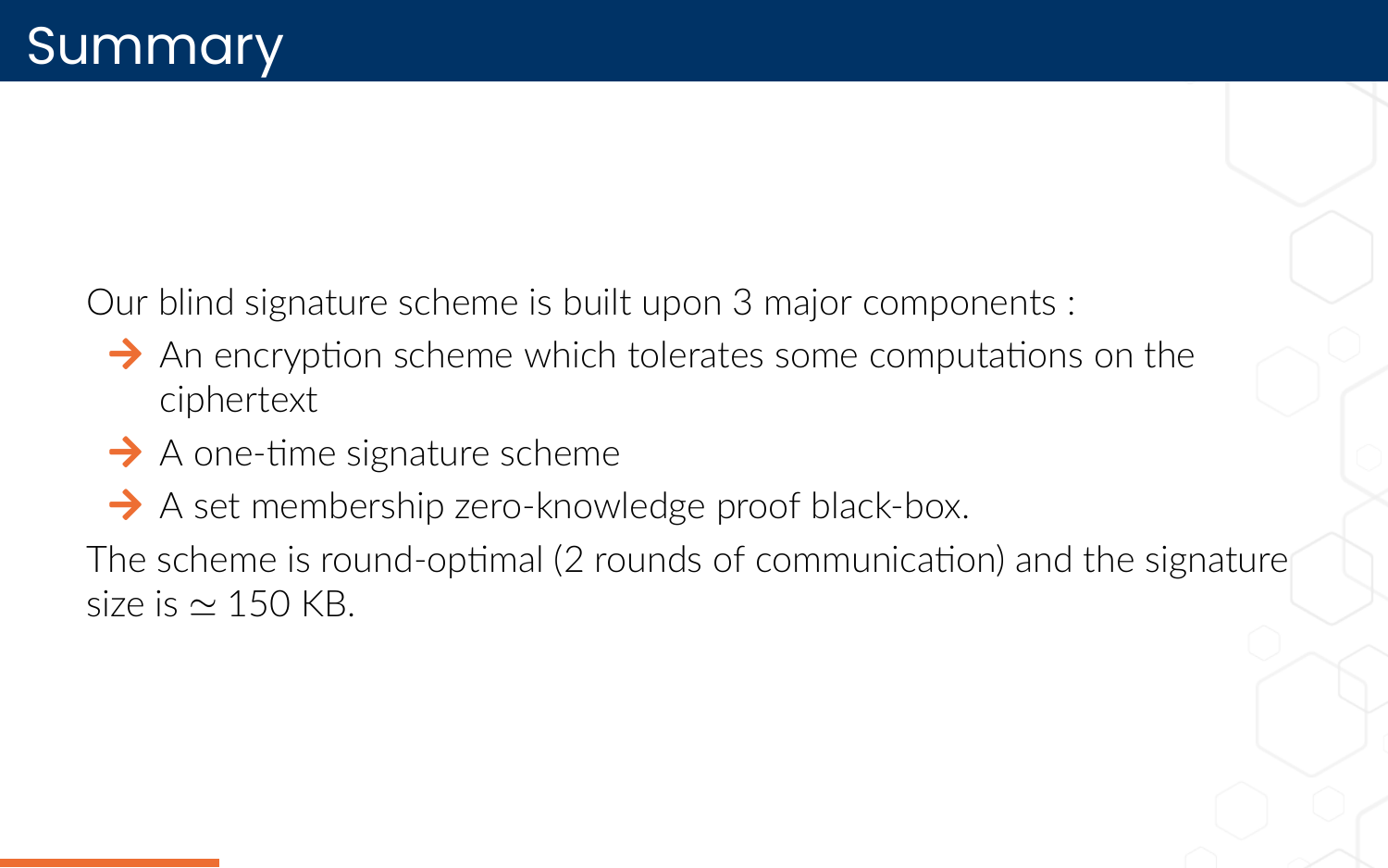**Lattice‐Based One‐Time Signatures (OTS).**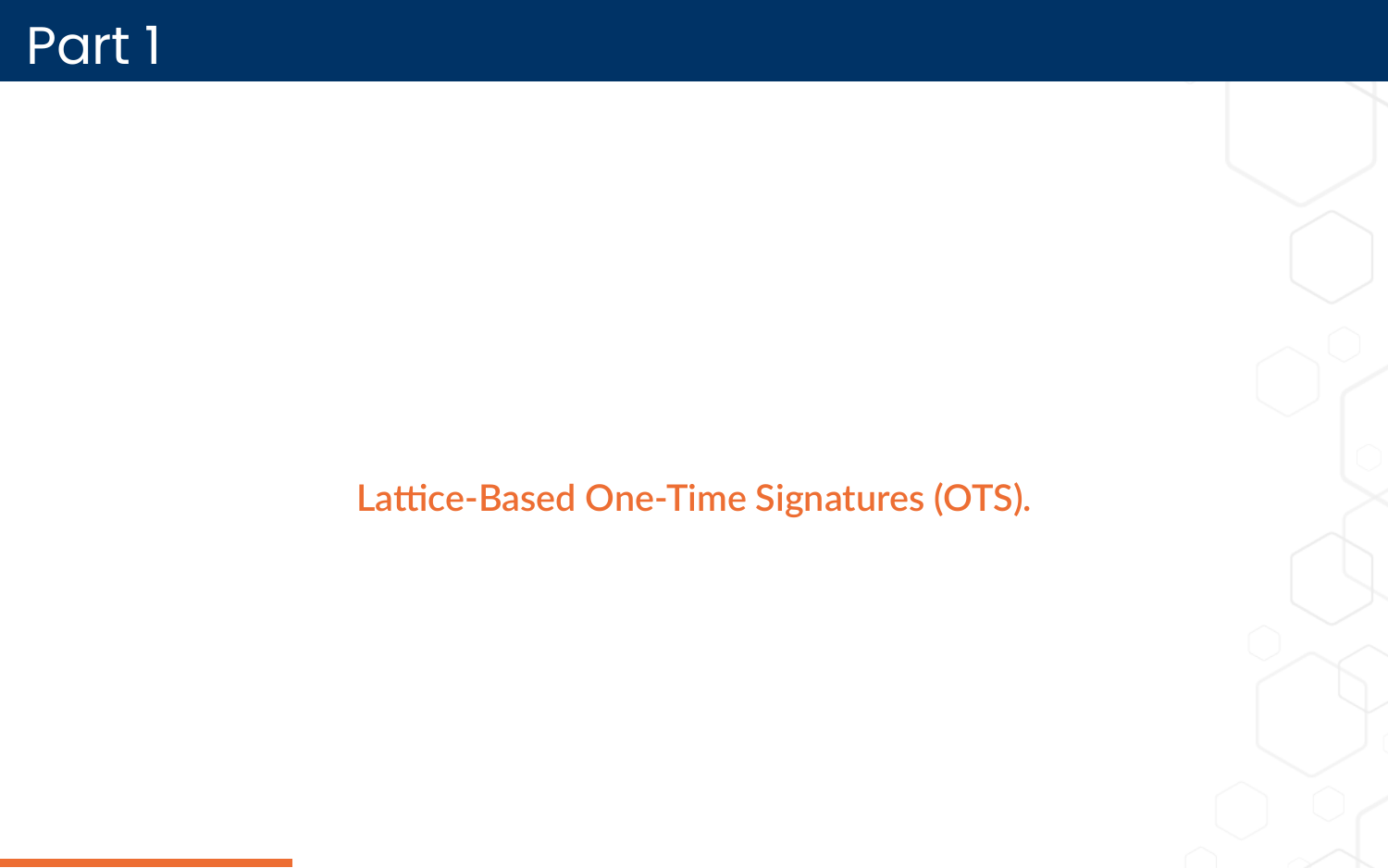## Lattice-Based Construction from [\[LM18\]](#page-46-0)

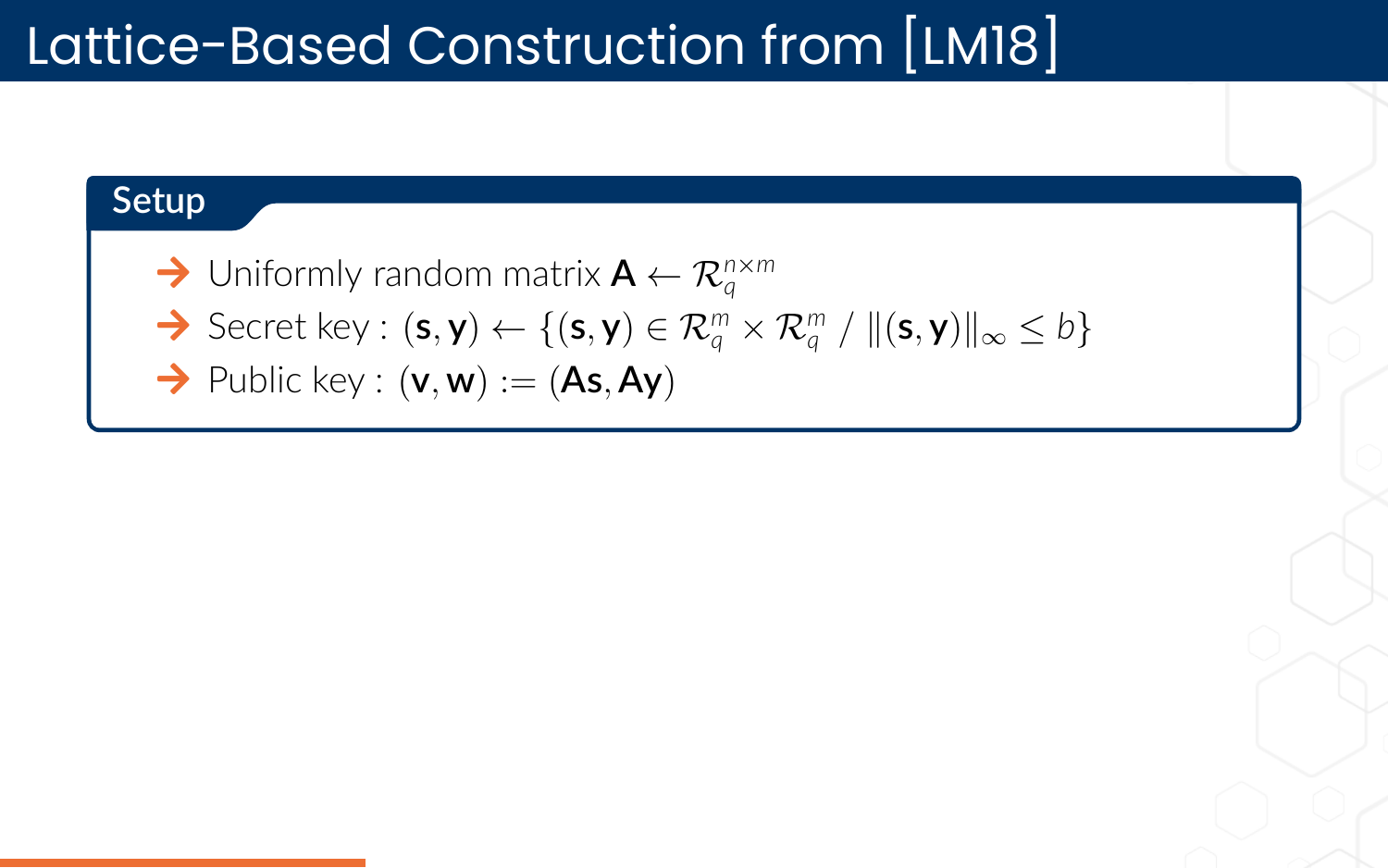# Lattice-Based Construction from [\[LM18\]](#page-46-0)



Signature of a message  $\mu \in \{0, 1\}^d$  :  $\mathsf{z}(\mu) := \mu \mathsf{s} + \mathsf{y}$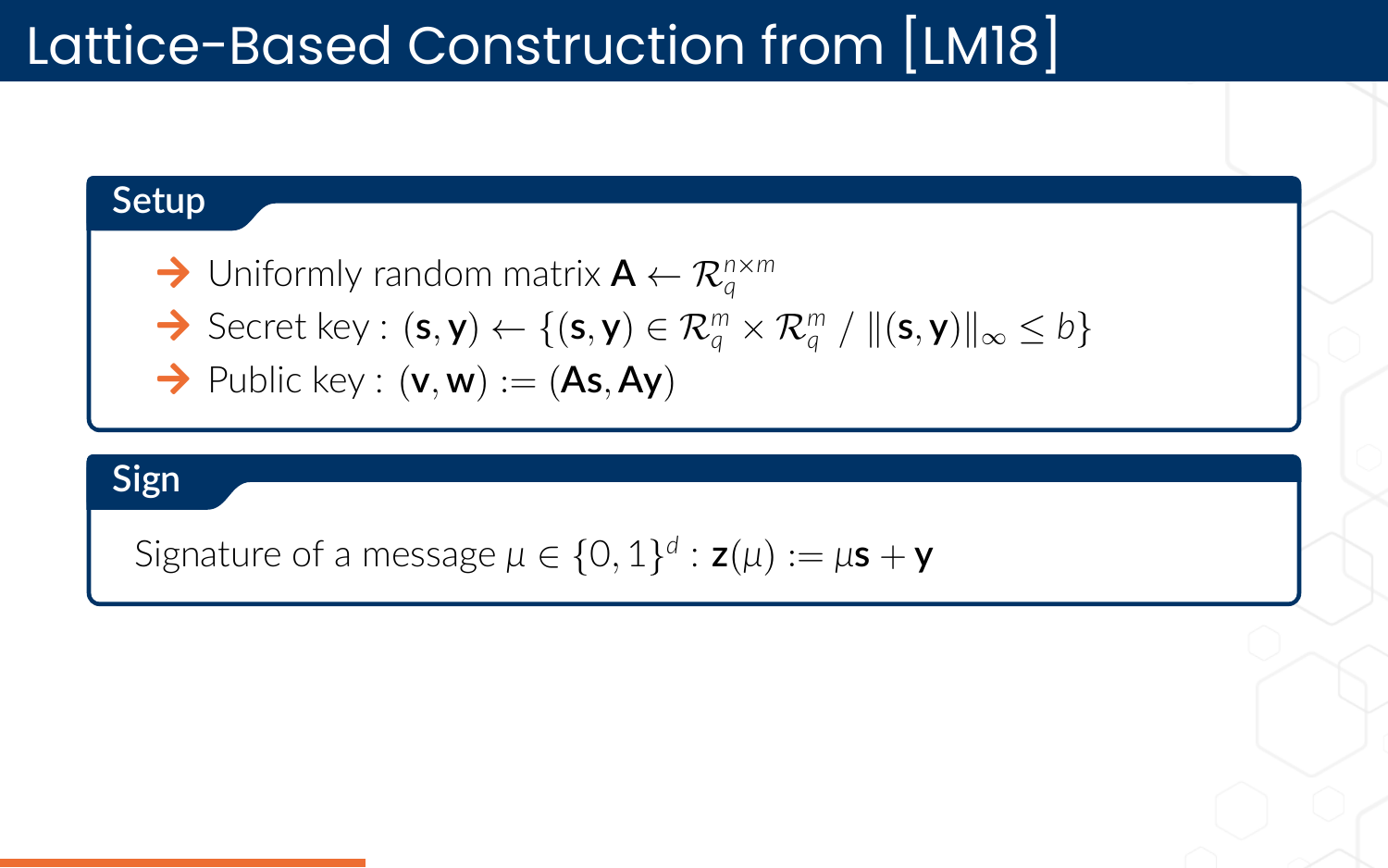# Lattice-Based Construction from [\[LM18\]](#page-46-0)

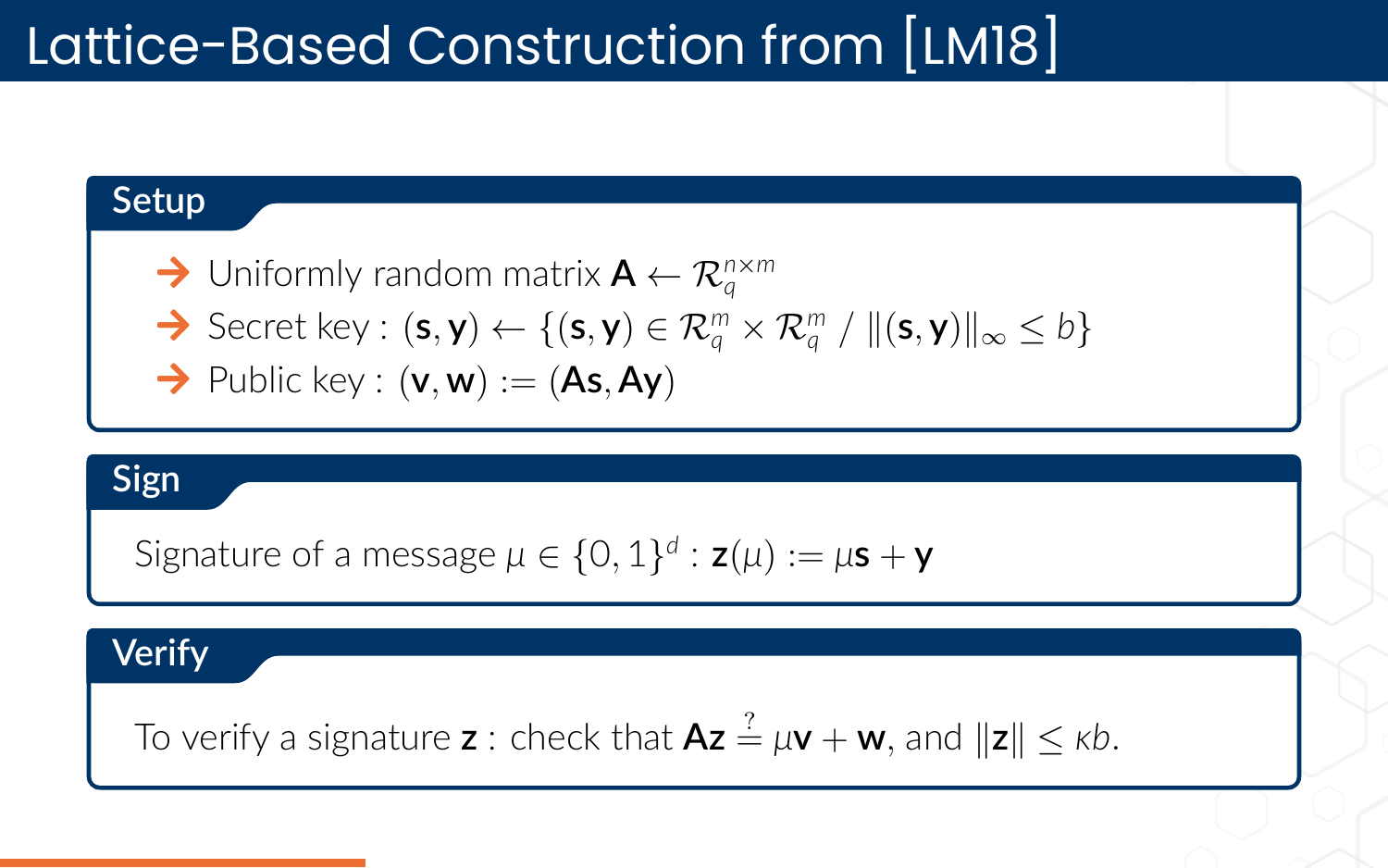Consider an adversary *A* against the unforgeability game of the OTS that sees a signature  $σ(= γ + μs)$  of some message  $μ$  of his choice.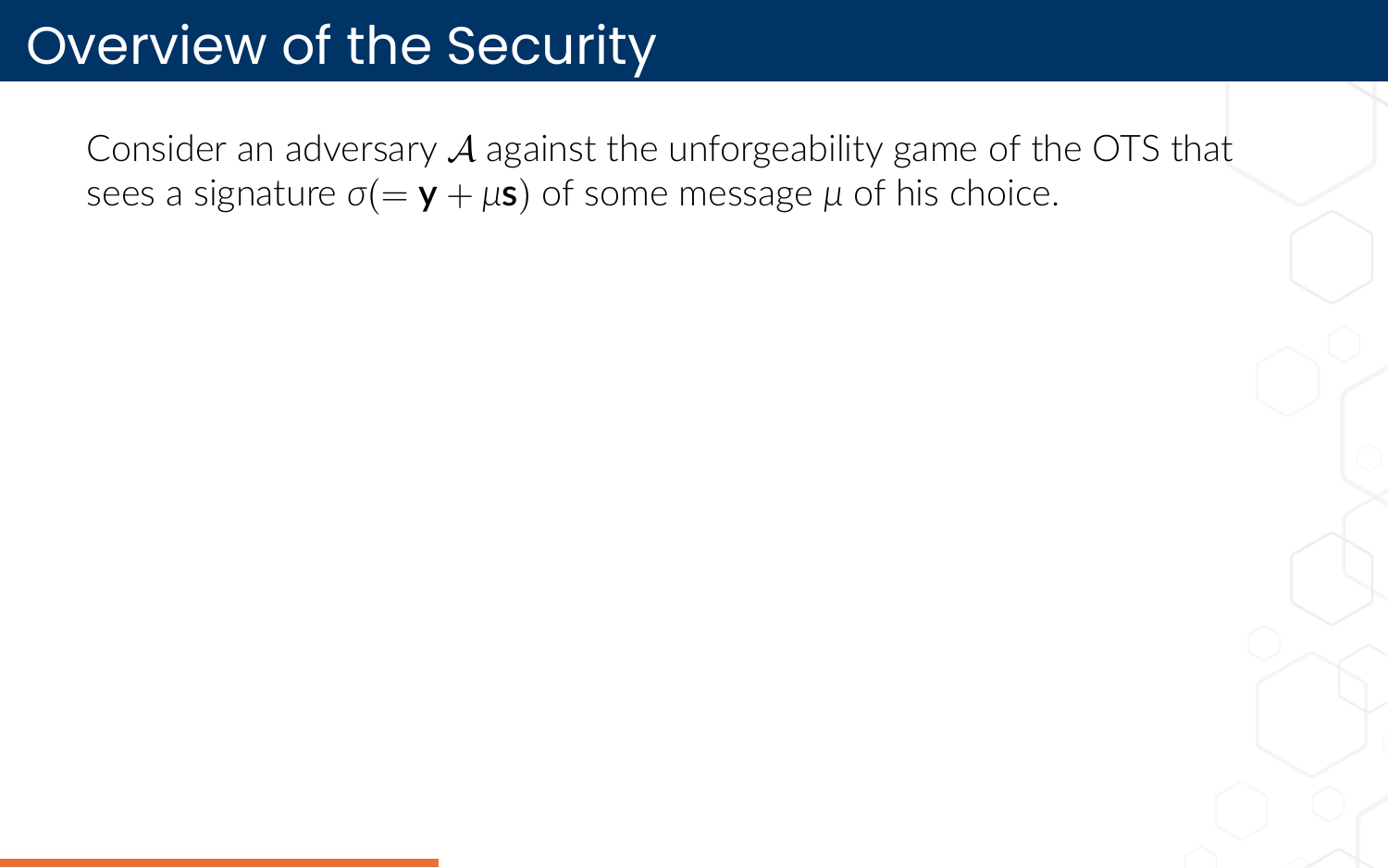Consider an adversary *A* against the unforgeability game of the OTS that sees a signature  $\sigma(=\mathbf{y} + \mu \mathbf{s})$  of some message  $\mu$  of his choice. We have  $\rightarrow$  A forgery  $(\mu', \mathbf{z}')$  produced by  $\mathcal{A}$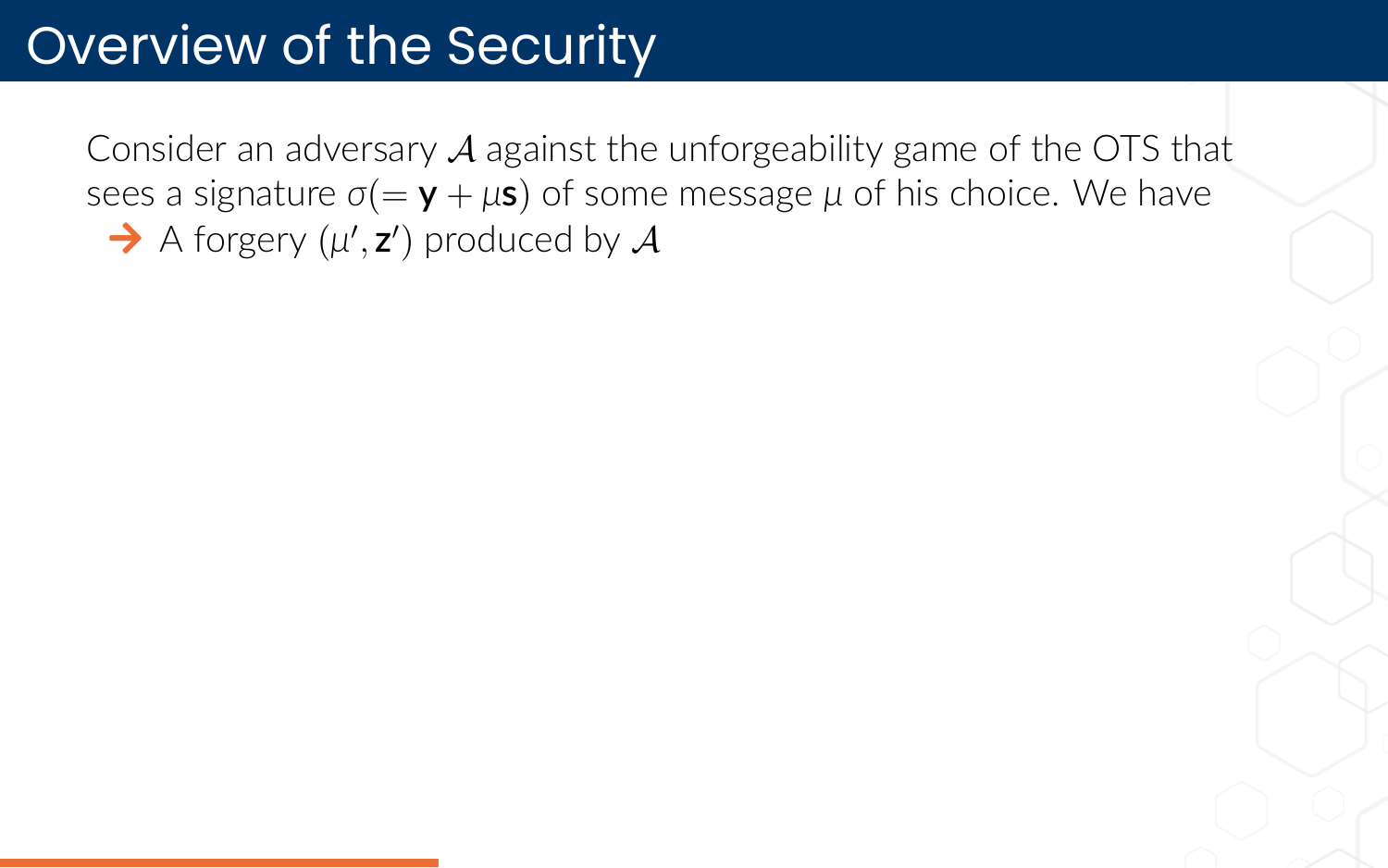Consider an adversary *A* against the unforgeability game of the OTS that sees a signature  $\sigma(=\mathbf{y} + \mu \mathbf{s})$  of some message  $\mu$  of his choice. We have

- $\rightarrow$  A forgery  $(\mu', \mathbf{z}')$  produced by  $\mathcal{A}$
- $\rightarrow$  A honestly generated signature  $z := \mu' s + y$  of  $\mu'$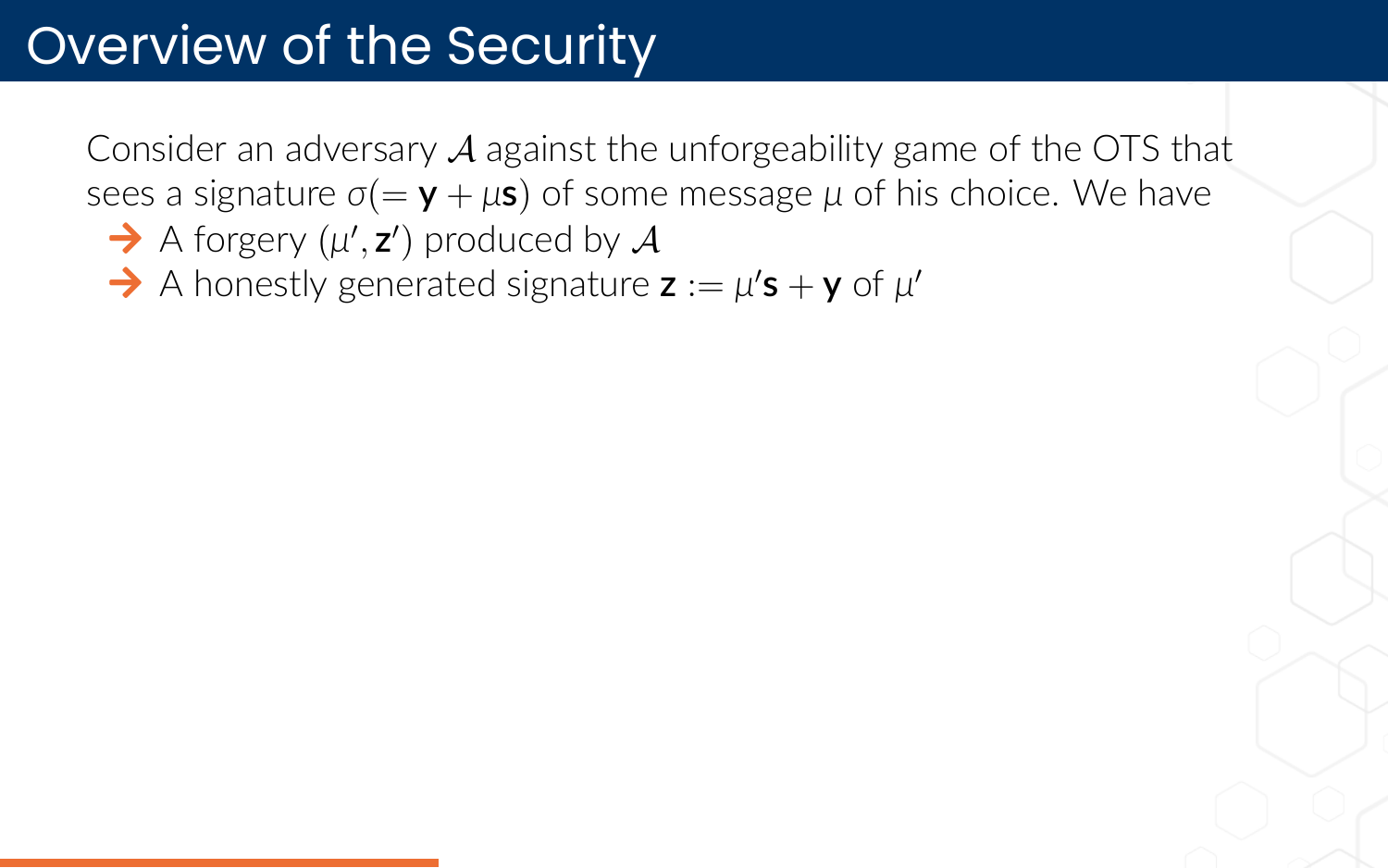Consider an adversary *A* against the unforgeability game of the OTS that sees a signature  $σ(= y + μs)$  of some message  $μ$  of his choice. We have

- $\rightarrow$  A forgery  $(\mu', \mathbf{z}')$  produced by  $\mathcal{A}$
- $\rightarrow$  A honestly generated signature  $z := \mu' s + y$  of  $\mu'$

Both **z**, **z**' pass verification, hence  $\mathsf{Az} = \mathsf{Az'} = \mu' \mathsf{v} + \mathsf{w}$ . To conclude that  $\mathsf{z} - \mathsf{z'}$ is a solution to MSIS for **A**, only remains to prove that  $\mathsf{z} \neq \mathsf{z}'.$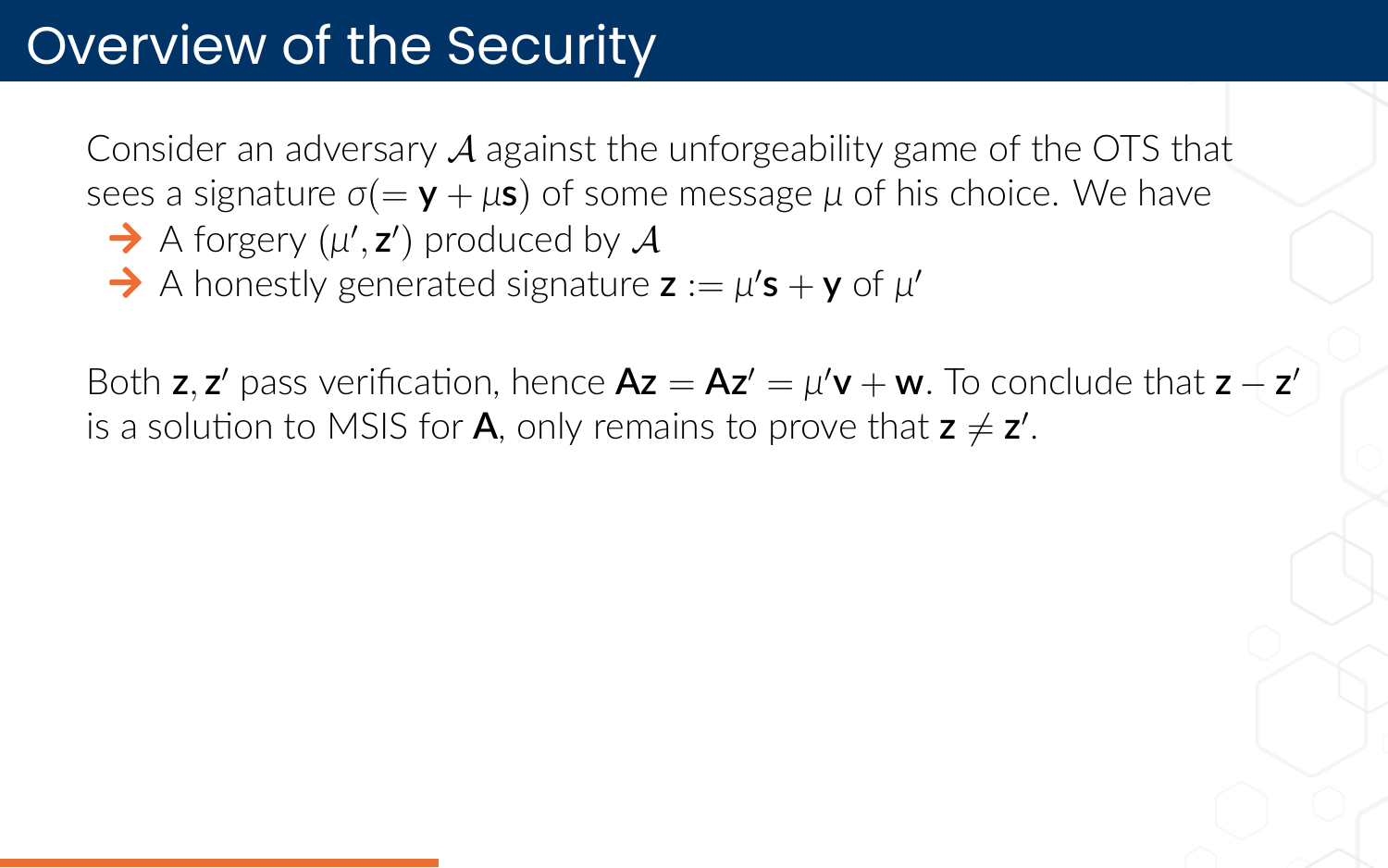Consider an adversary *A* against the unforgeability game of the OTS that sees a signature  $σ(= y + μs)$  of some message  $μ$  of his choice. We have

- $\rightarrow$  A forgery  $(\mu', \mathbf{z}')$  produced by  $\mathcal{A}$
- $\rightarrow$  A honestly generated signature  $z := \mu' s + y$  of  $\mu'$

Both **z**, **z**' pass verification, hence  $\mathsf{Az} = \mathsf{Az'} = \mu' \mathsf{v} + \mathsf{w}$ . To conclude that  $\mathsf{z} - \mathsf{z'}$ is a solution to MSIS for **A**, only remains to prove that  $\mathsf{z} \neq \mathsf{z}'.$ 

The parameters of the scheme are chosen so there exists at least another pair (**s** *∗ ,* **y** *∗* ) such that

$$
\mathsf{As}^* = \mathsf{v}, \ \mathsf{Ay}^* = \mathsf{w}, \ \sigma = \mathsf{y}^* + \mu \mathsf{s}^*, \ \text{and} \ \|(\mathsf{s}^*, \mathsf{y}^*)\|_{\infty} \leq b.
$$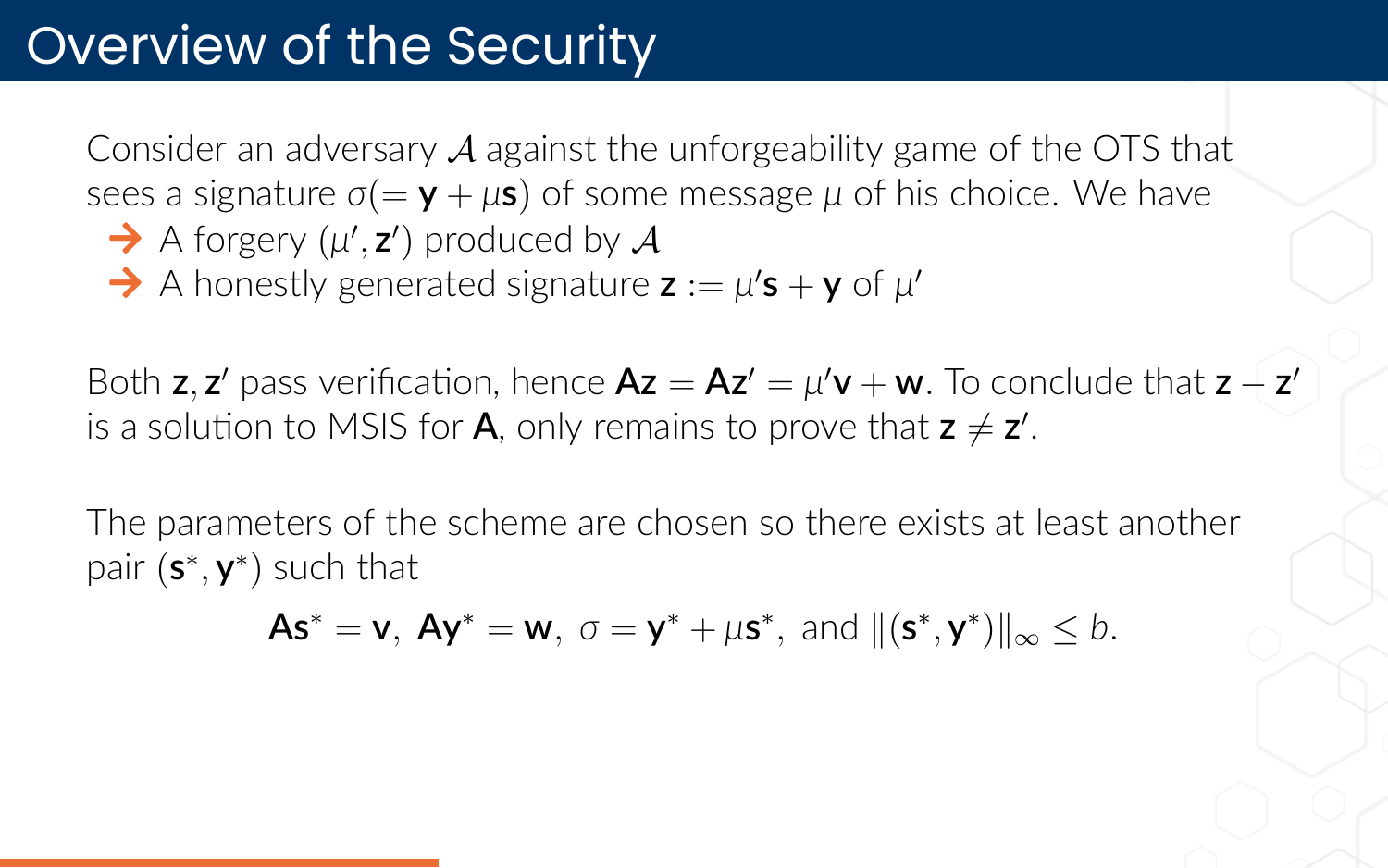Consider an adversary *A* against the unforgeability game of the OTS that sees a signature  $σ(= y + μs)$  of some message  $μ$  of his choice. We have

- $\rightarrow$  A forgery  $(\mu', \mathbf{z}')$  produced by  $\mathcal{A}$
- $\rightarrow$  A honestly generated signature  $z := \mu' s + y$  of  $\mu'$

Both **z**, **z**' pass verification, hence  $\mathsf{Az} = \mathsf{Az'} = \mu' \mathsf{v} + \mathsf{w}$ . To conclude that  $\mathsf{z} - \mathsf{z'}$ is a solution to MSIS for **A**, only remains to prove that  $\mathsf{z} \neq \mathsf{z}'.$ 

The parameters of the scheme are chosen so there exists at least another pair (**s** *∗ ,* **y** *∗* ) such that

$$
As^* = v, \ Ay^* = w, \ \sigma = y^* + \mu s^*, \ \text{and } \|(s^*, y^*)\|_{\infty} \leq b.
$$

 $\rightarrow$  From the adversary's perspective, both worlds are information-theoretically indistinguishable, therefore with probability at least  $1/2$ ,  $z \neq z'$ .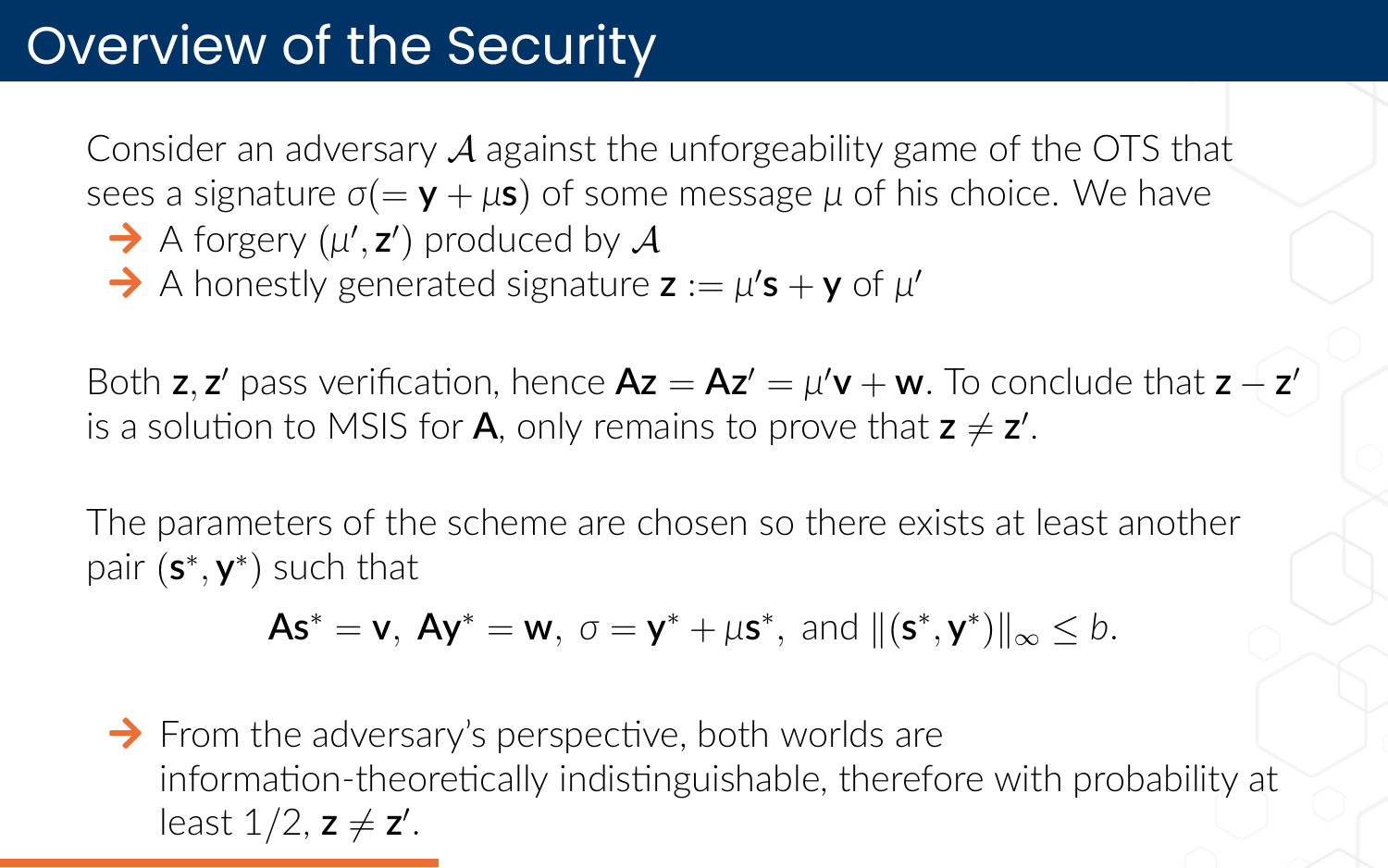# Gaussian version of [\[LM18\]](#page-46-0)

#### **Setup**

$$
\blacktriangleright
$$
 Uniformly random matrix  $\mathbf{A} \leftarrow \mathcal{R}_q^{n \times m}$ 

$$
\blacktriangleright \text{ Secret key}: (\mathbf{s}, \mathbf{y}) \leftarrow D^m_{\sigma_{\mathsf{s}}} \times D^m_{\sigma_{\mathsf{y}}}
$$

$$
\rightarrow
$$
 Public key :  $(v, w) := (As, Ay)$ 

#### **Sign**

```
Signature of a message \mu \in \{0, 1\}^d : \mathbf{z}(\mu) := \mu \mathbf{s} + \mathbf{y}
```
#### **Verify**

To verify a signature **z** : check that  $Az \stackrel{?}{=} \mu v + w$ ,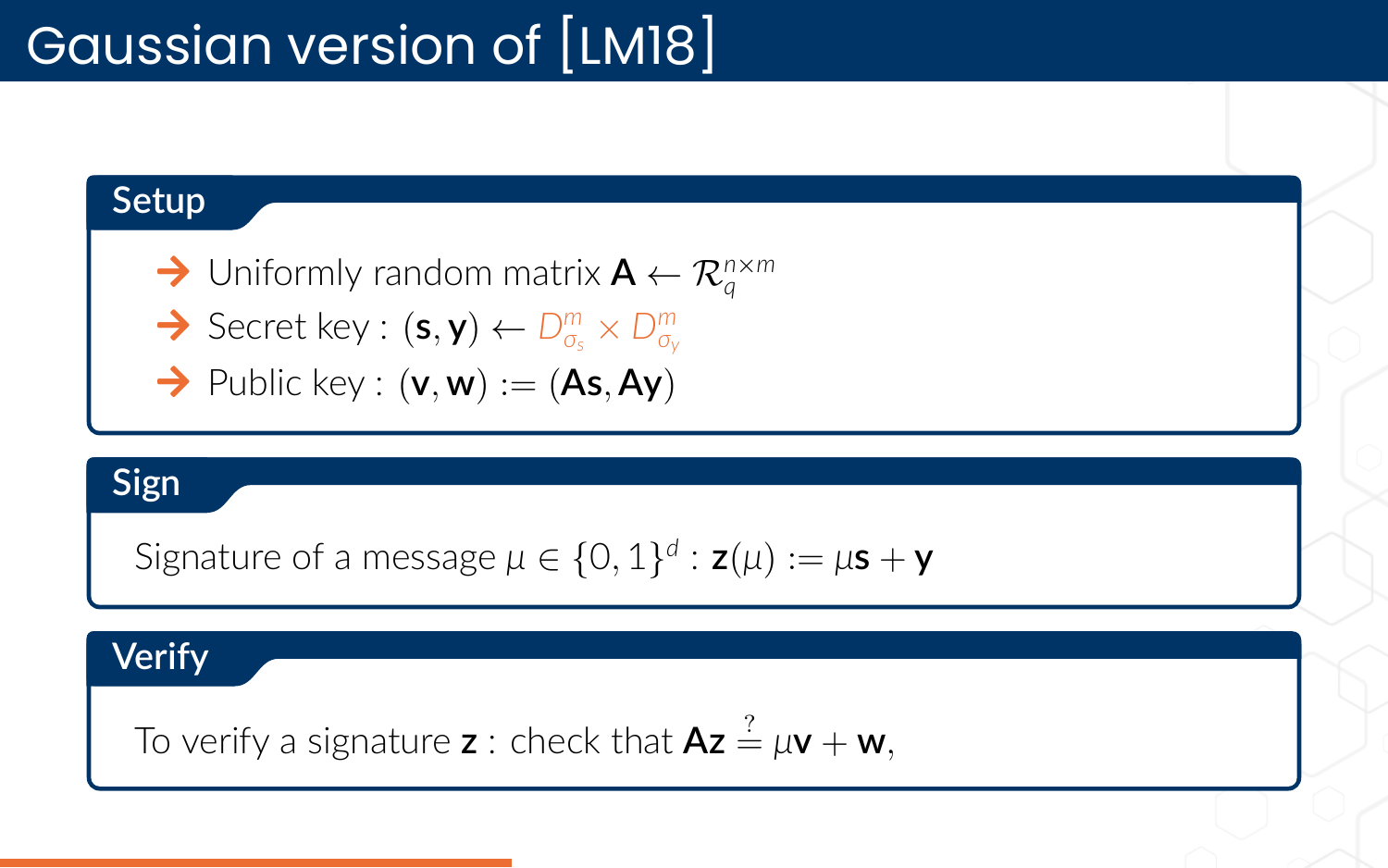### Security of the Gaussian version

 $\rightarrow$  For the original uniform distribution, one takes  $n, m, b$  such that there exists at least two solutions to

$$
As^* = v, \ Ay^* = w, \ \sigma = y^* + \mu s^*, \ \text{and } \|(s^*, y^*)\|_{\infty} \leq b.
$$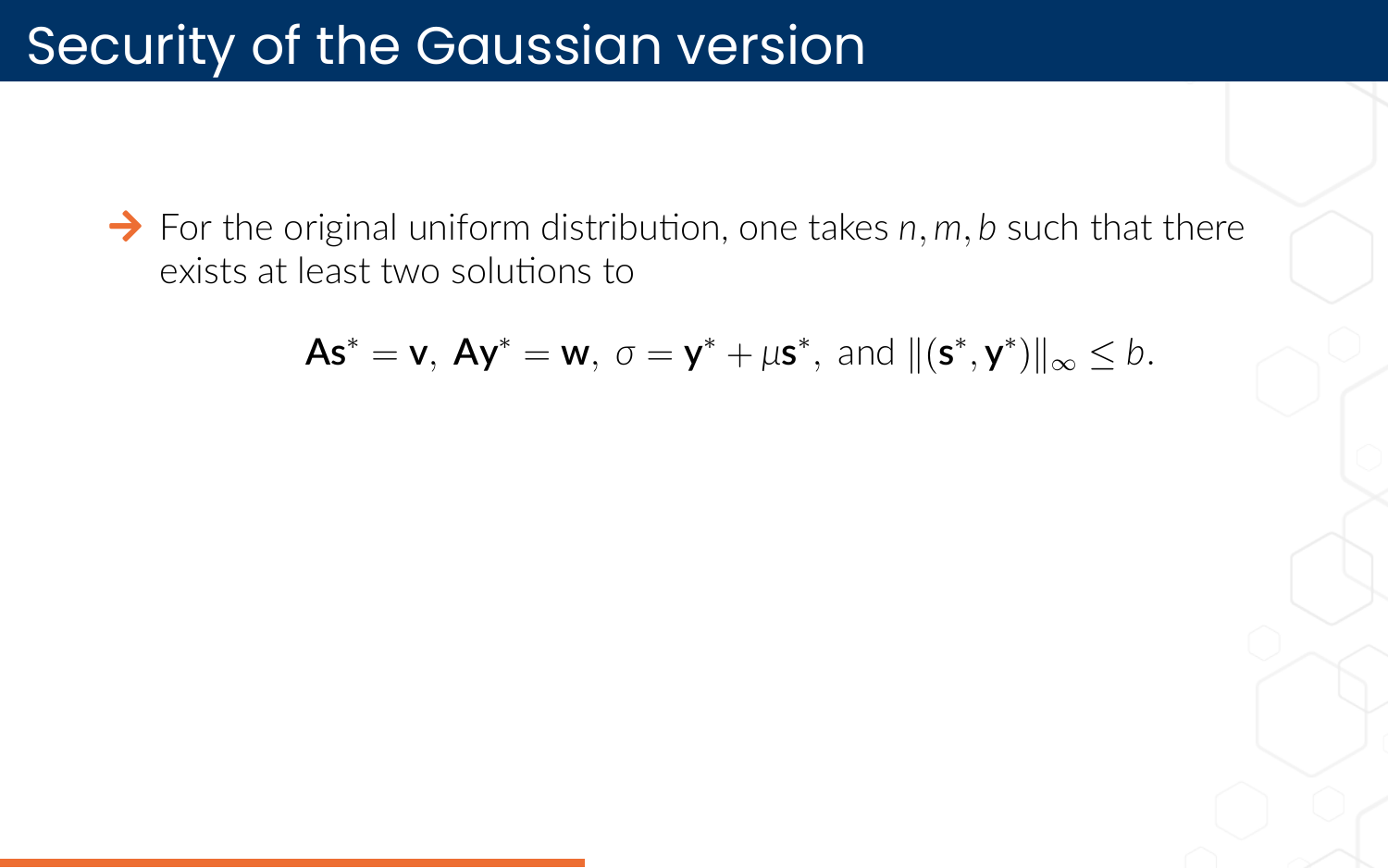#### Security of the Gaussian version

 $\rightarrow$  For the original uniform distribution, one takes *n*, *m*, *b* such that there exists at least two solutions to

$$
As^* = v, \ Ay^* = w, \ \sigma = y^* + \mu s^*, \ \text{and } \|(s^*, y^*)\|_{\infty} \leq b.
$$

 $\rightarrow$  For the Gaussian version, we take  $n, m, \sigma_s, \sigma_\gamma$  such that

$$
\max_{(\mathbf{s}^*, \mathbf{y}^*)} D_{\Lambda, \sigma}(\mathbf{s}^*, \mathbf{y}^*) \le 1/2,
$$

where  $\wedge = \{(\mathsf{s}^*, \mathsf{y}^*) \in \mathcal{R}_q^m \times \mathcal{R}_q^m / \mathsf{As}^* = \mathsf{v}, \mathsf{Ay}^* = \mathsf{w}, \mathsf{z} = \mathsf{y}^* + \mu \mathsf{s}^*\}$  is a  $\cos$  *c c s* a lattice and  $\sigma = (\sigma_s, \ldots, \sigma_s, \sigma_v, \ldots, \sigma_v)$ .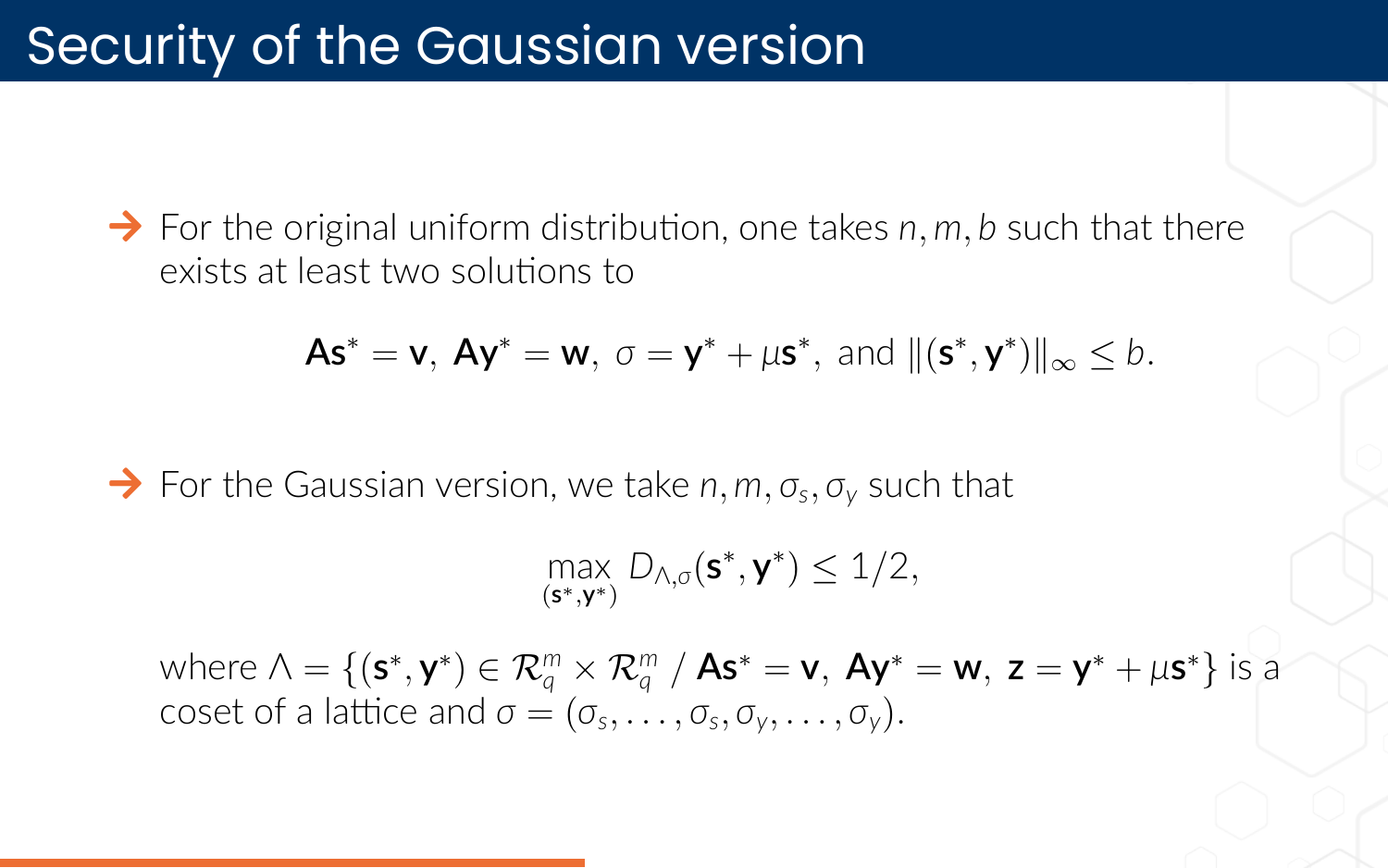**Blind signatures.**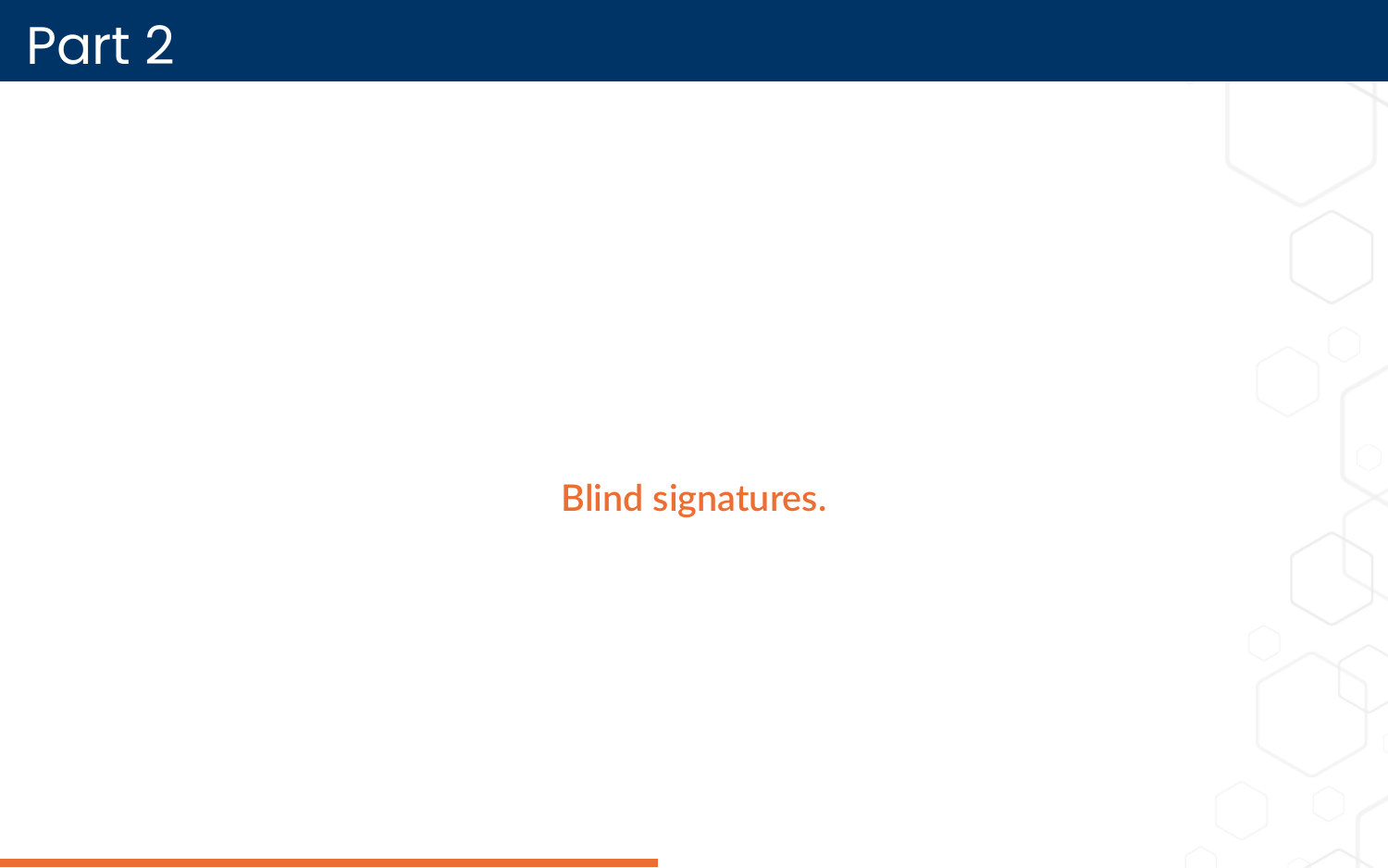# Blind Signature Definition

Two parties : the user and the signer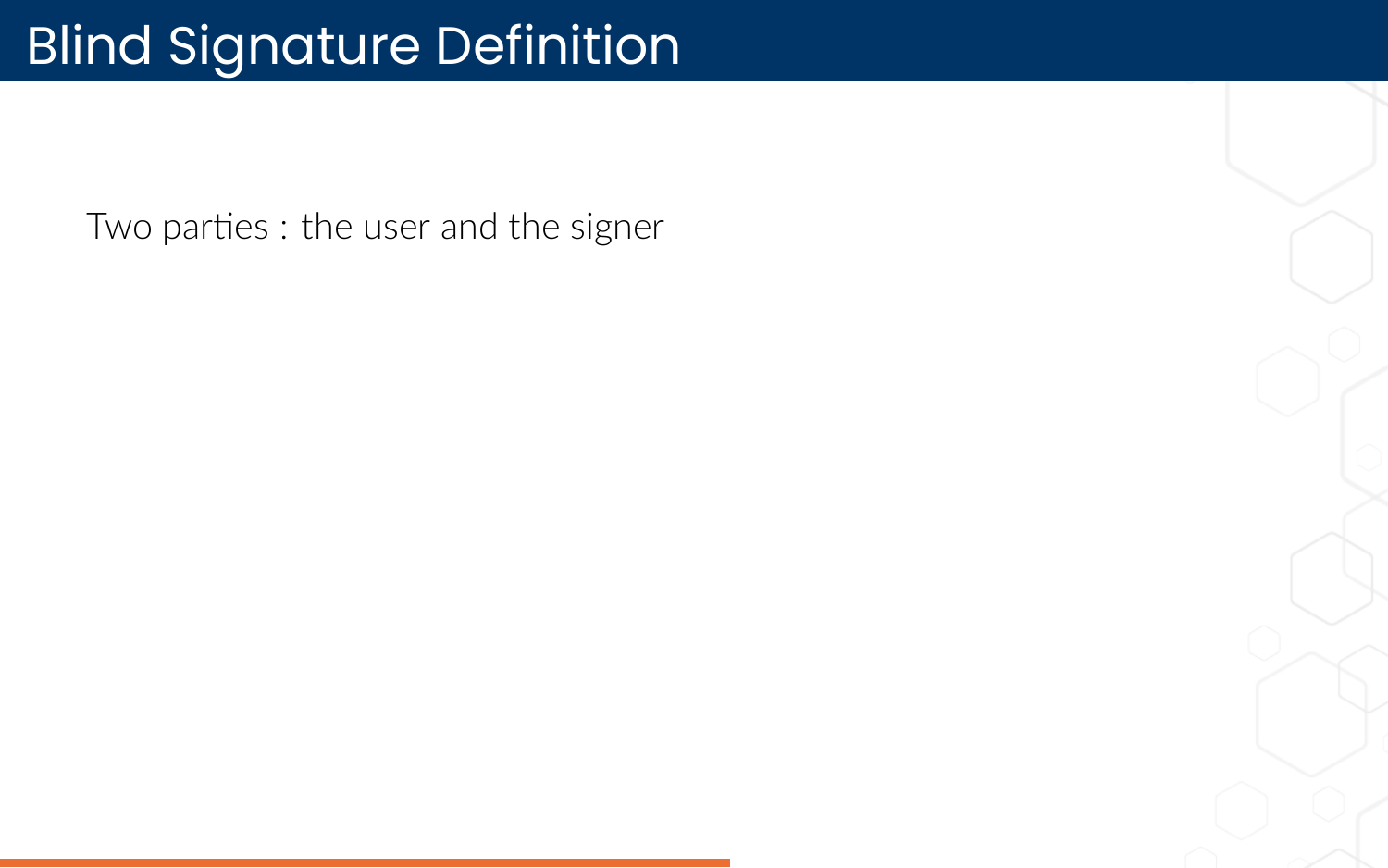Two parties : the user and the signer

After their interaction, the user shall obtain a signature of his message *μ* under the public key of the signer.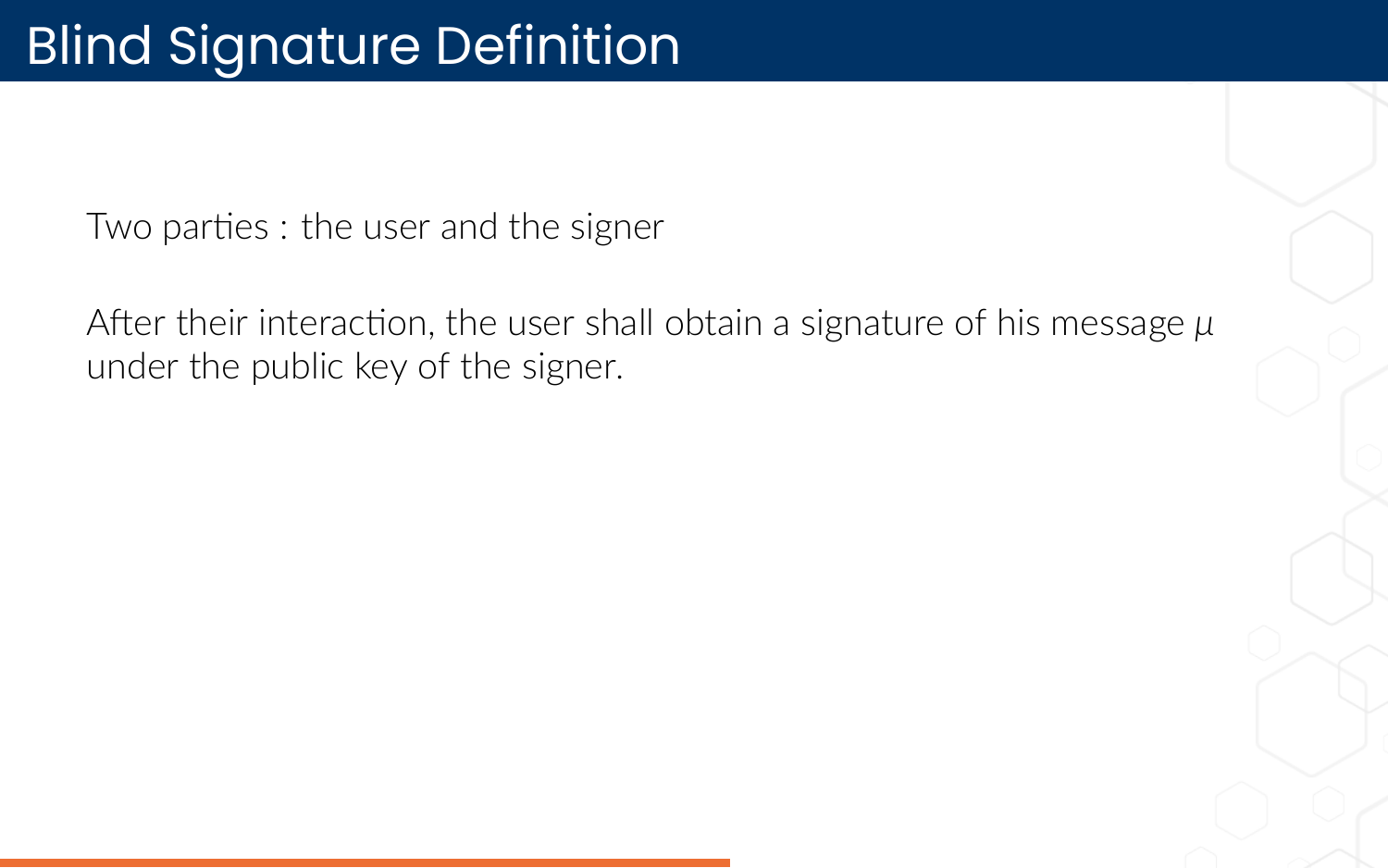Two parties : the user and the signer

After their interaction, the user shall obtain a signature of his message *μ* under the public key of the signer.

#### **Security notions**

 $\rightarrow$  *Blindness.* The signer cannot learn anything about *μ*, nor during which interaction the signature *σ* was produced.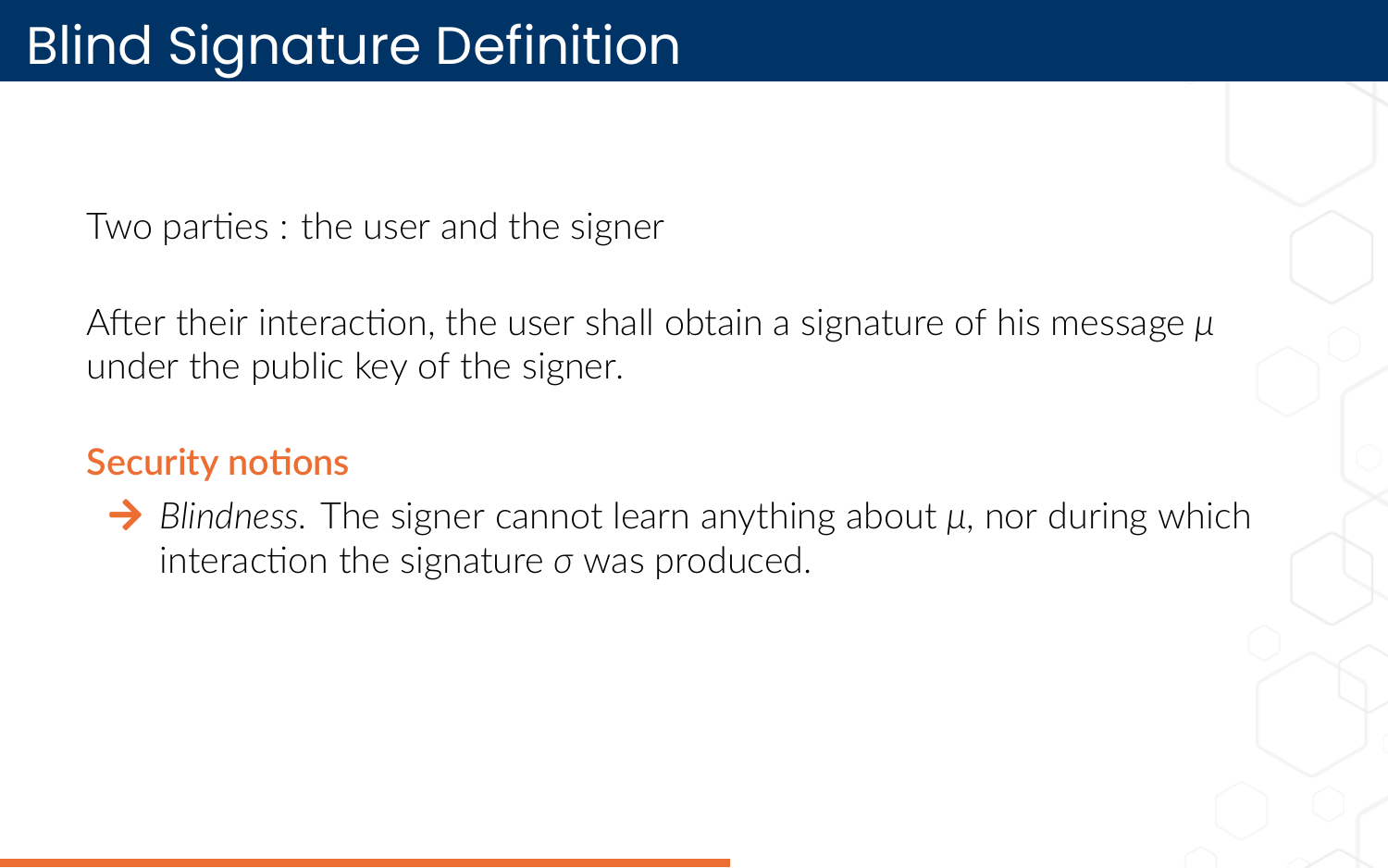Two parties : the user and the signer

After their interaction, the user shall obtain a signature of his message *μ* under the public key of the signer.

#### **Security notions**

- $\rightarrow$  *Blindness.* The signer cannot learn anything about *μ*, nor during which interaction the signature *σ* was produced.
- → *One-More Unforgeability.* After some number  $\ell$  of interactions with the signer, the user cannot produce  $\ell + 1$  valid signatures for the public key of the signer.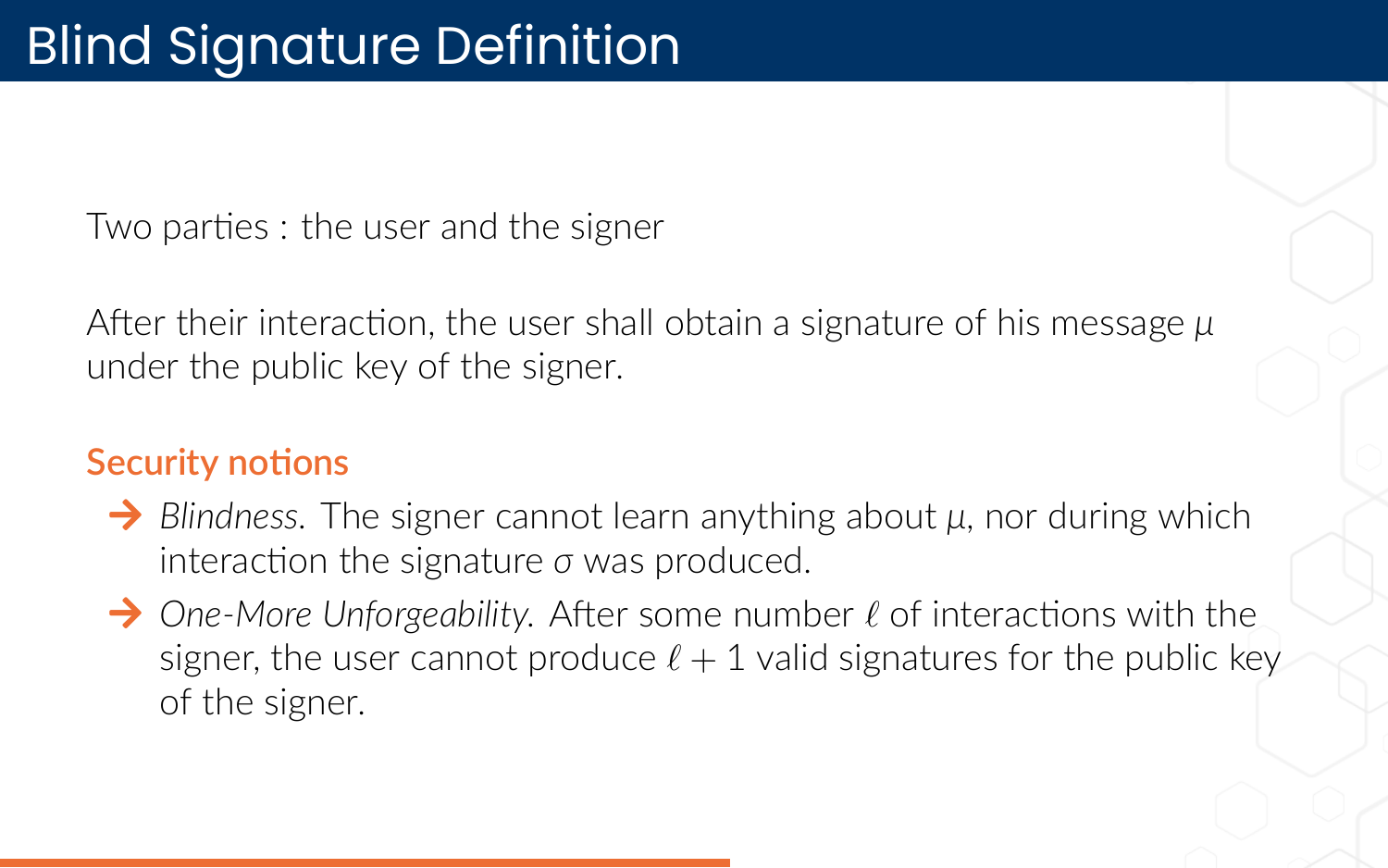**→** The public key is a collection of *N* OTS public keys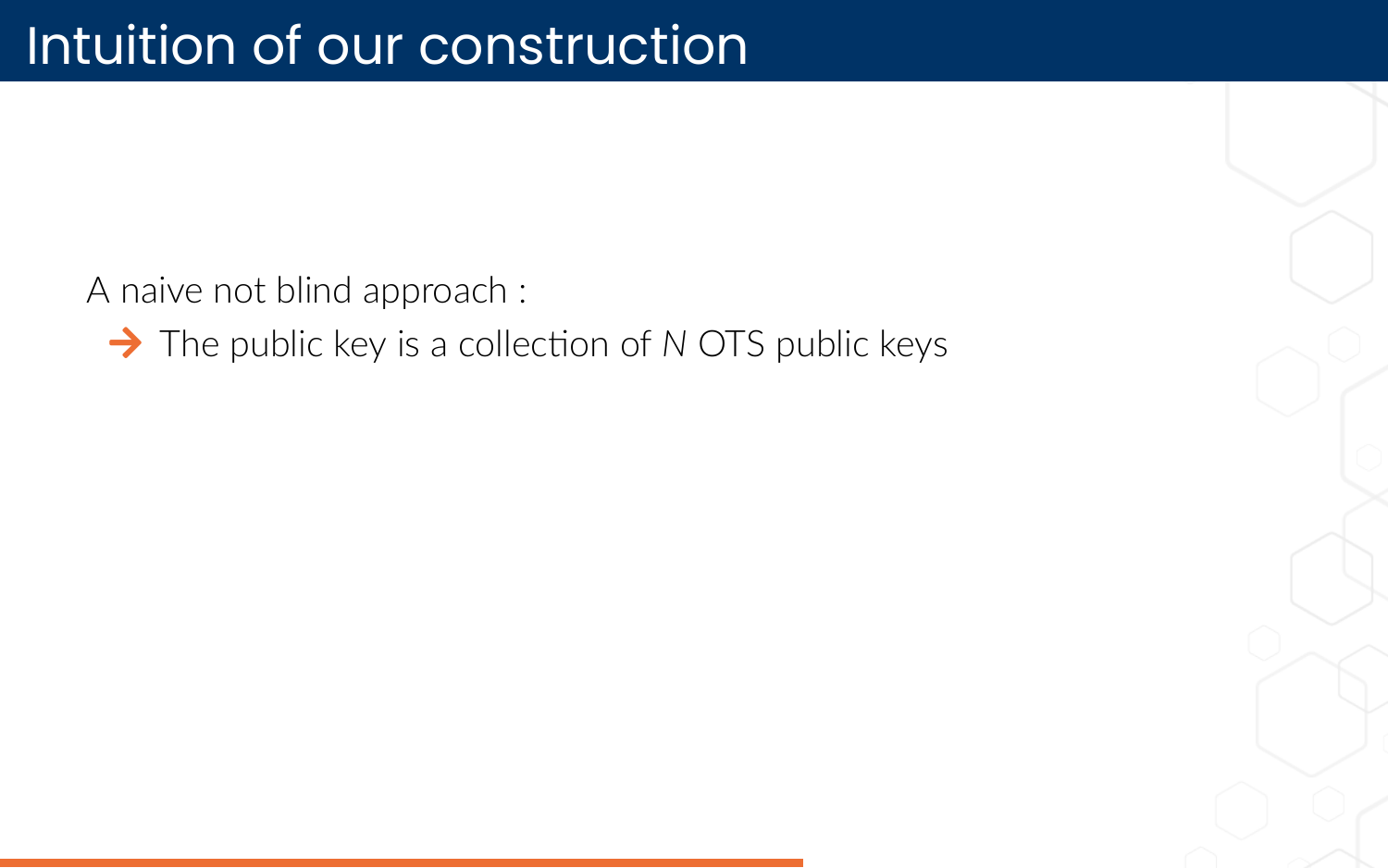- **→** The public key is a collection of *N* OTS public keys
- $\rightarrow$  The user sends his message to the signer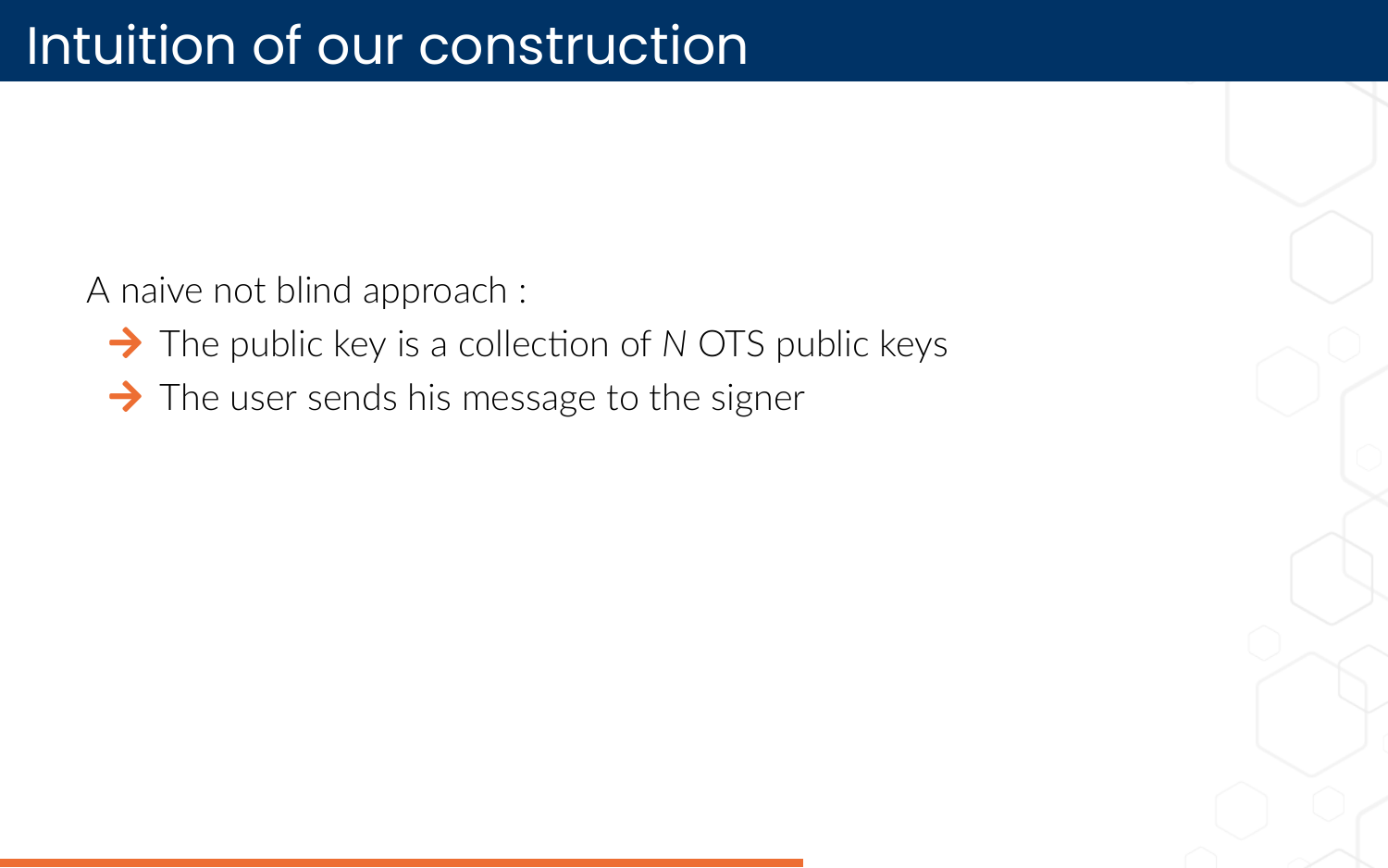- **→** The public key is a collection of *N* OTS public keys
- $\rightarrow$  The user sends his message to the signer
- → The signer sends the OTS of the message for the *i*-th public key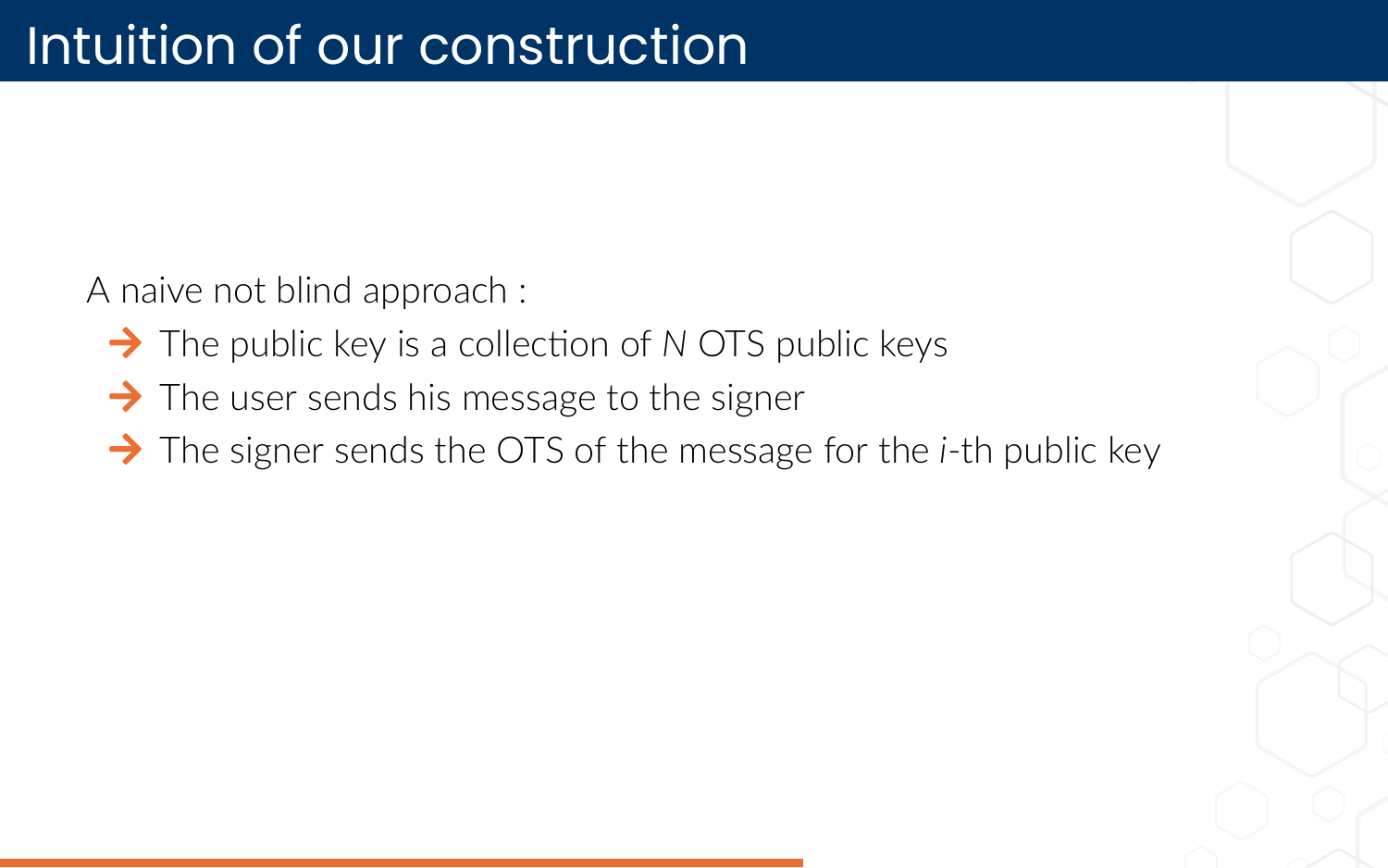- **→** The public key is a collection of *N* OTS public keys
- $\rightarrow$  The user sends his message to the signer
- → The signer sends the OTS of the message for the *i*-th public key
- → The blind signature is a zero-knowledge proof of knowledge of some **z** such that

 $\mathsf{Az} \in \{\mu \mathsf{v}_i + \mathsf{w}_i, i \in [N]\}.$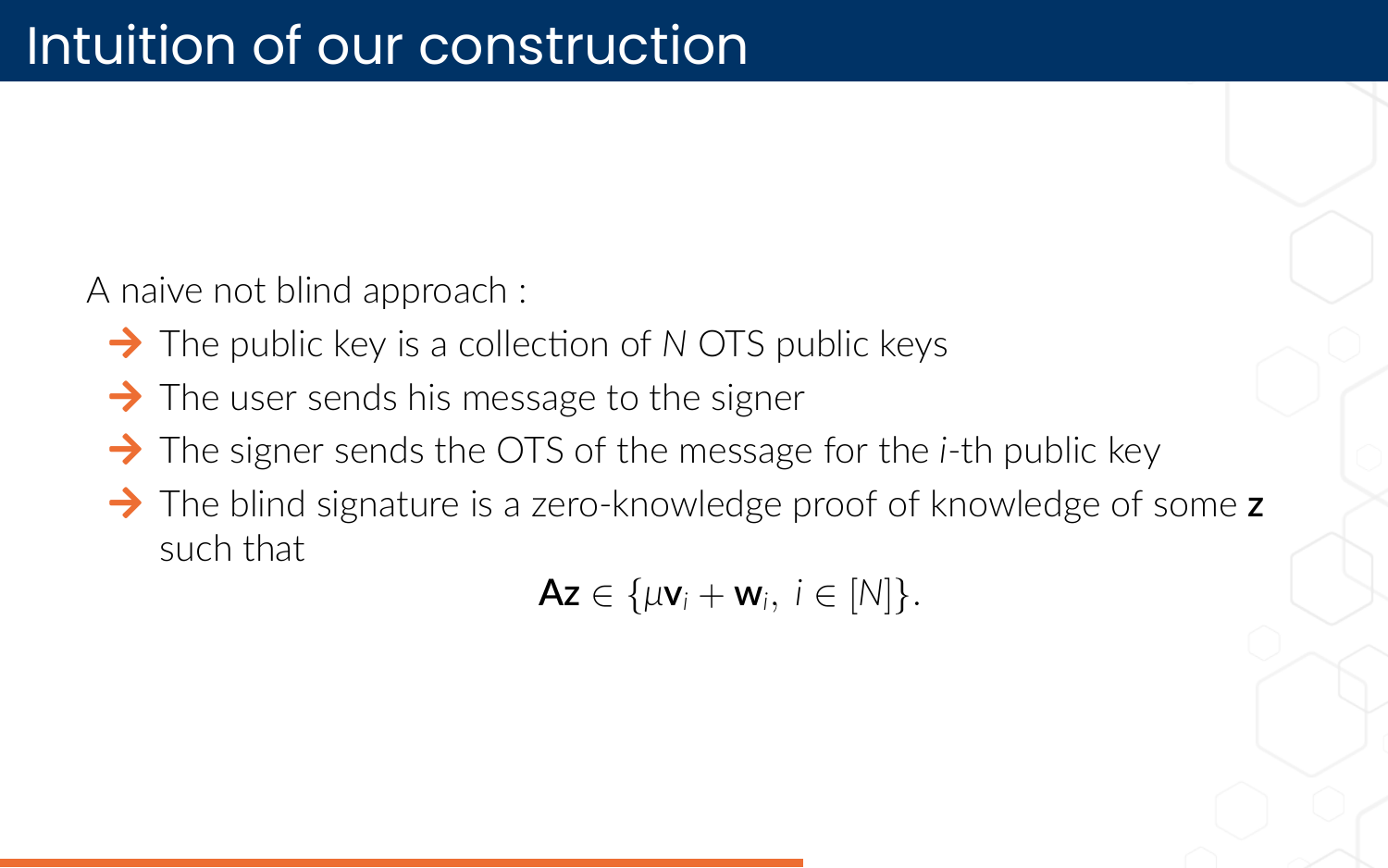- **→** The public key is a collection of *N* OTS public keys
- $\rightarrow$  The user encrypts his message, and sends the ciphertext together with a well-formedness zero-knowledge proof to the signer
- $\rightarrow$  The signer homomorphically computes an encryption of the OTS of the ciphertext for the *i*‐th public key
- $\rightarrow$  The user decrypts the signer's response. The blind signature is a zero‐knowledge proof of knowledge of some **z** such that

 $\mathsf{Az} \in \{\mu \mathsf{v}_i + \mathsf{w}_i, i \in [N]\}.$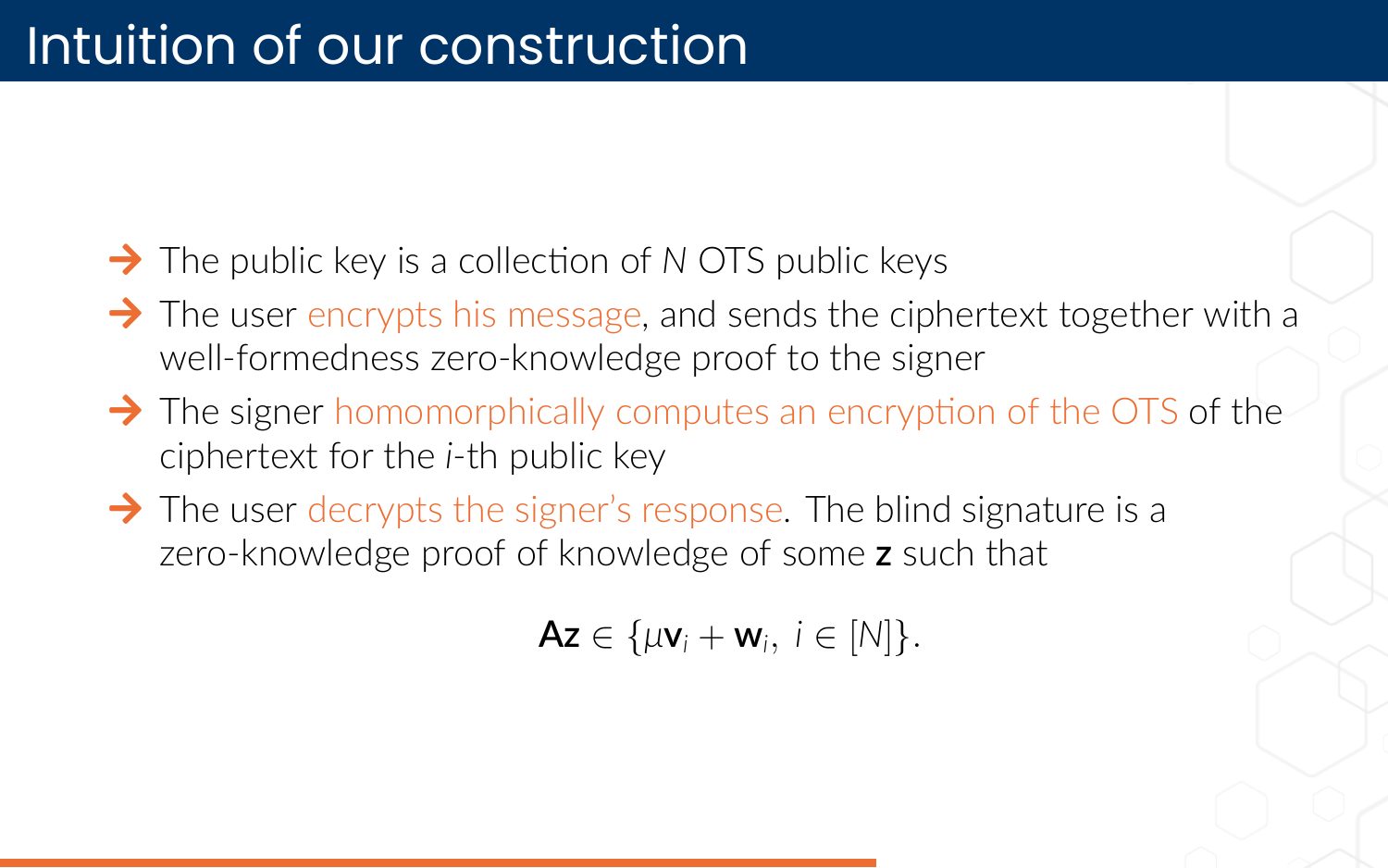## Blind signature scheme : setup

#### **Server setup**

\n- **1** Sample a trapdoor: 
$$
\mathbf{R} \leftarrow (S_1^{n \times n})^{2 \times 3}
$$
\n- **2**  $\mathbf{A}' \leftarrow \mathcal{R}_q^{n \times 2n}$ ,  $\mathbf{A} = [\mathbf{A}' | \mathbf{A}'\mathbf{R} - \mathbf{G}] \in \mathcal{R}_q^{n \times m}$
\n- **3** For  $i \in [N]$ ,  $(\mathbf{v}_i, \mathbf{w}_i) \leftarrow \mathcal{R}_q^m \times \mathcal{R}_q^m$
\n- Public key:  $(\mathbf{A}, (\mathbf{v}_i, \mathbf{w}_i)_{i \in [N]})$ , Secret key:  $\mathbf{R}$
\n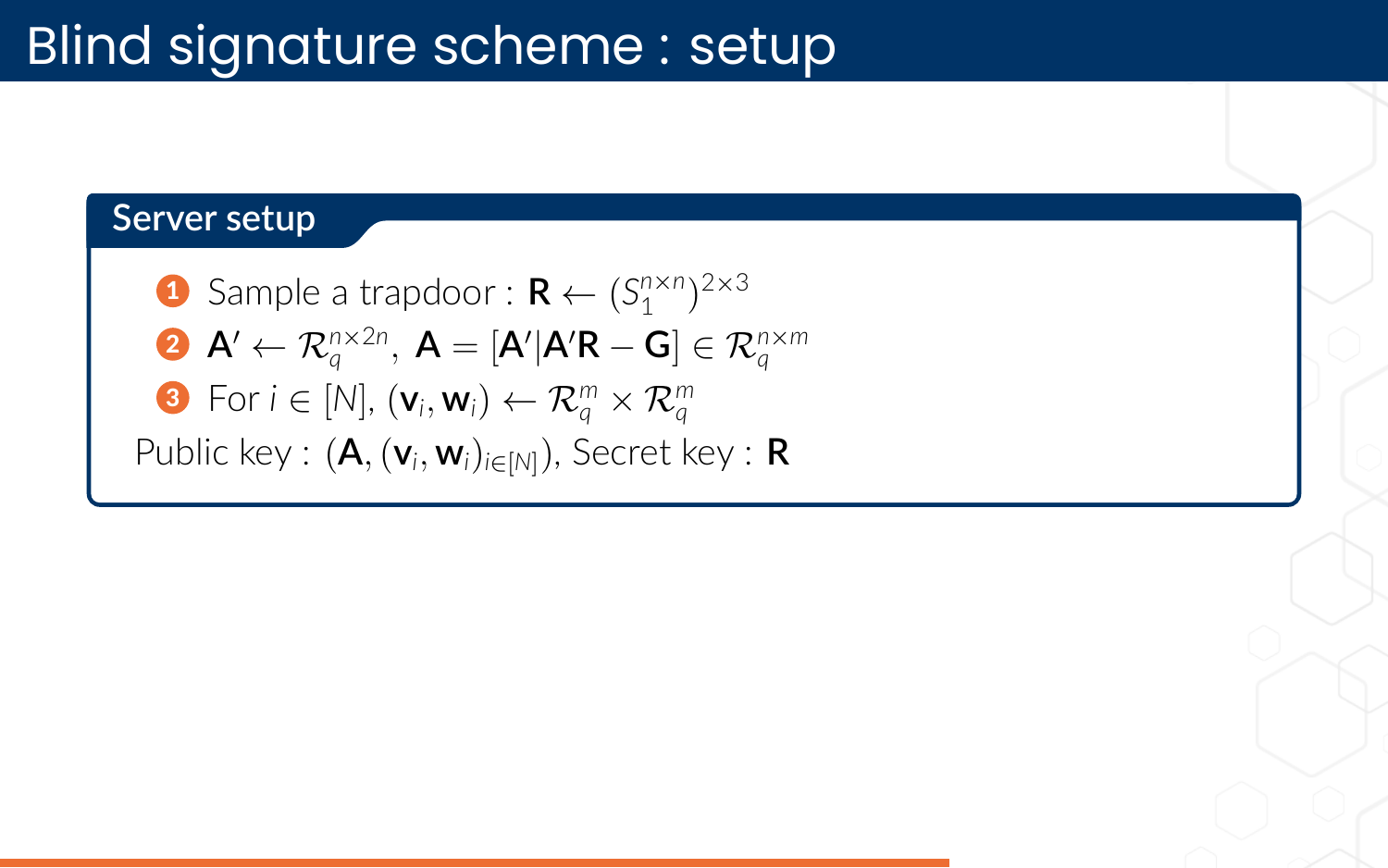### Blind signature scheme : setup

#### **Server setup**

\n- **6** Sample a trapdoor: 
$$
\mathbf{R} \leftarrow (S_1^{n \times n})^{2 \times 3}
$$
\n- **8**  $\mathbf{A}' \leftarrow \mathcal{R}_q^{n \times 2n}$ ,  $\mathbf{A} = [\mathbf{A}' | \mathbf{A}'\mathbf{R} - \mathbf{G}] \in \mathcal{R}_q^{n \times m}$
\n- **8** For  $i \in [N]$ ,  $(\mathbf{v}_i, \mathbf{w}_i) \leftarrow \mathcal{R}_q^m \times \mathcal{R}_q^m$
\n- Public key:  $(\mathbf{A}, (\mathbf{v}_i, \mathbf{w}_i)_{i \in [N]})$ , Secret key:  $\mathbf{R}$
\n

For each signature, the server will sample a secret key  $(\mathsf{s}_i, \mathsf{y}_i)$  for the OTS public key (**v***<sup>i</sup> ,* **w***i*) using the trapdoor **R**

For each signature, the user generates a key pair (pk*,* sk) for an encryption enc and runs the setup of a set membership proof.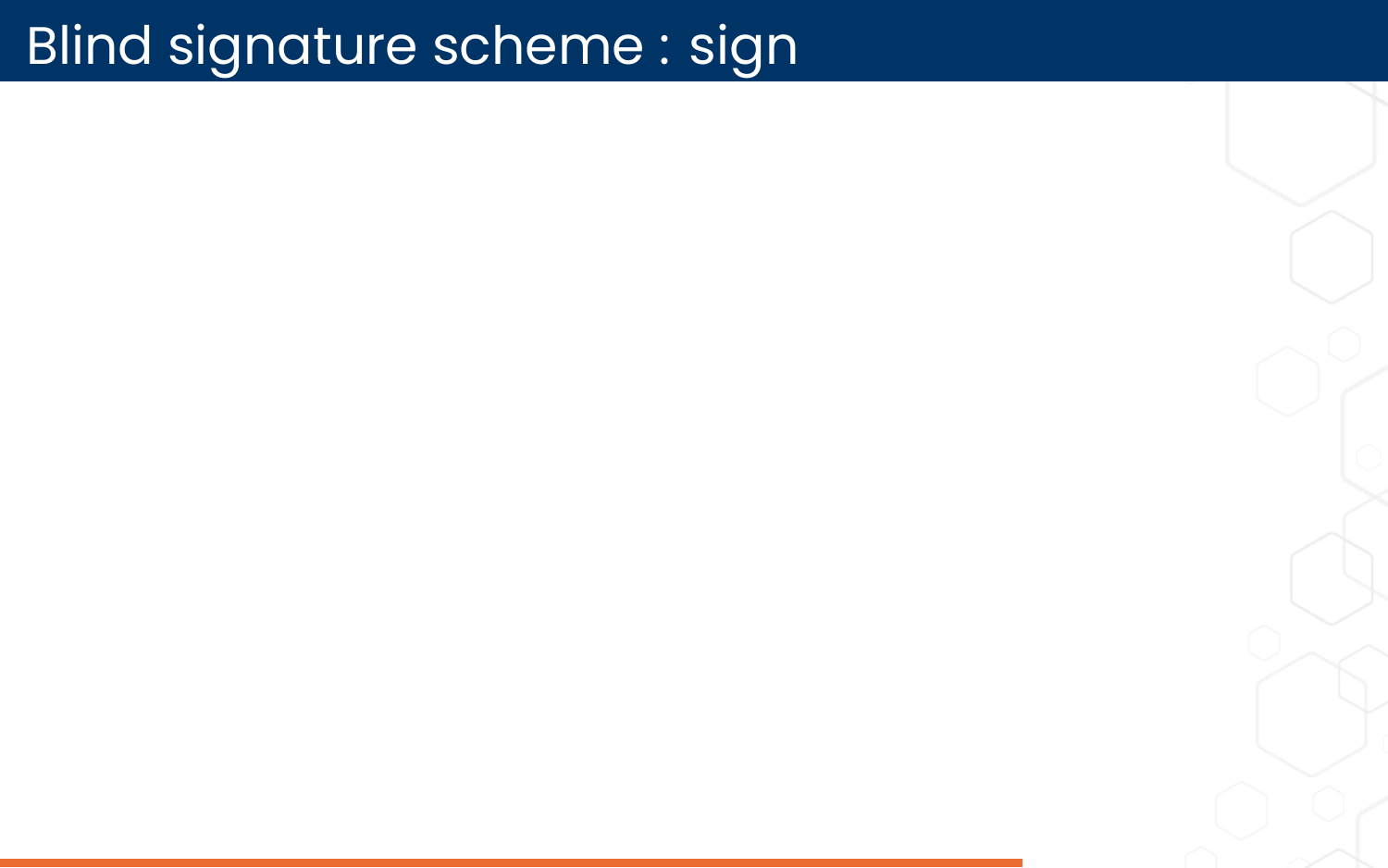<sup>1</sup> User with message *μ* :  $\blacktriangleright$   $(\mathbf{t}, t') = \text{enc}(pk, \mu)$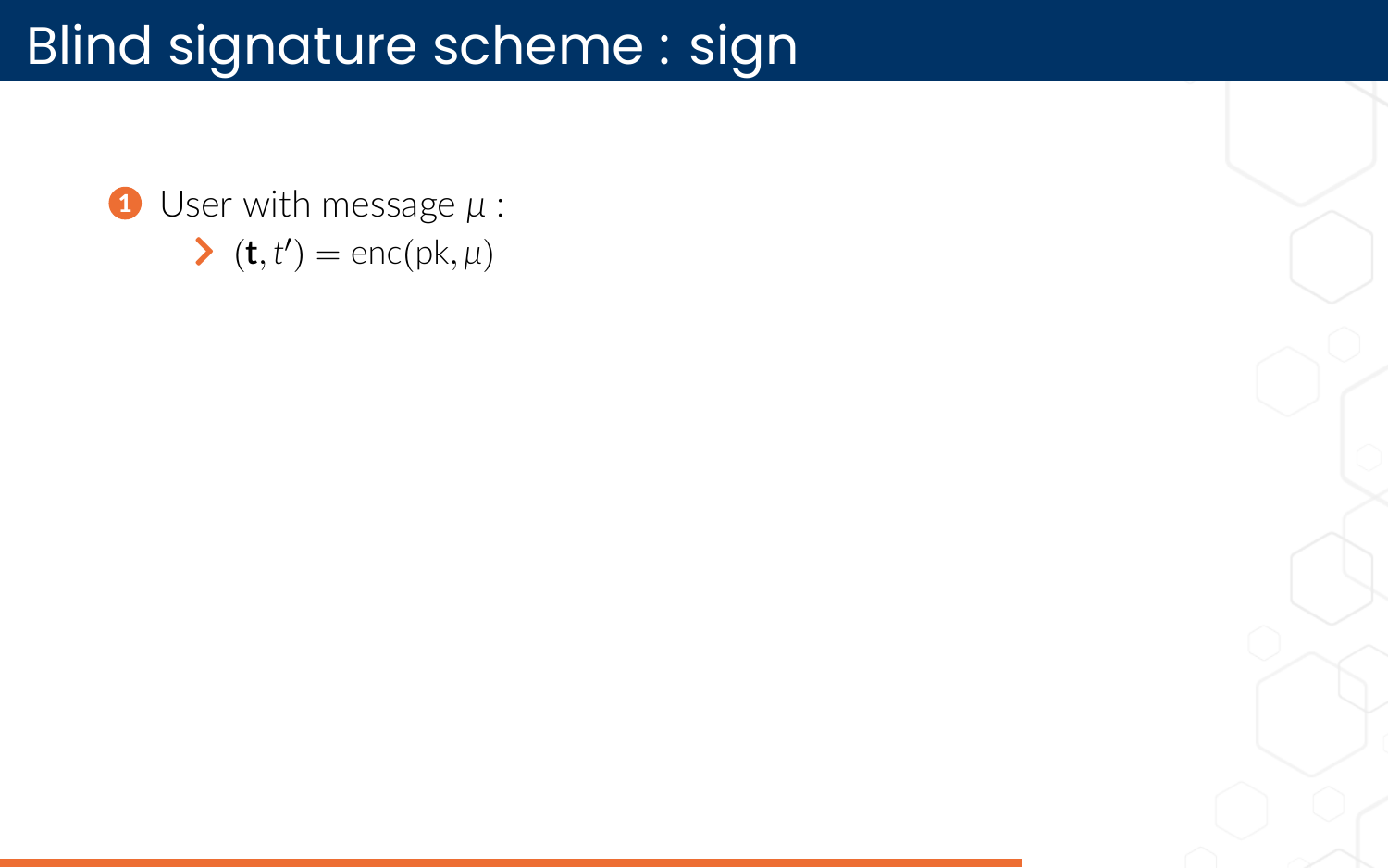#### <sup>1</sup> User with message *μ* :

- $\blacktriangleright$   $(\mathbf{t}, t') = \text{enc}(pk, \mu)$
- ¨ Compute a proof *π*enc of well‐formedness of the ciphertext
- $\sum$  Send  $(\mathbf{t}, t', \pi_{\text{enc}})$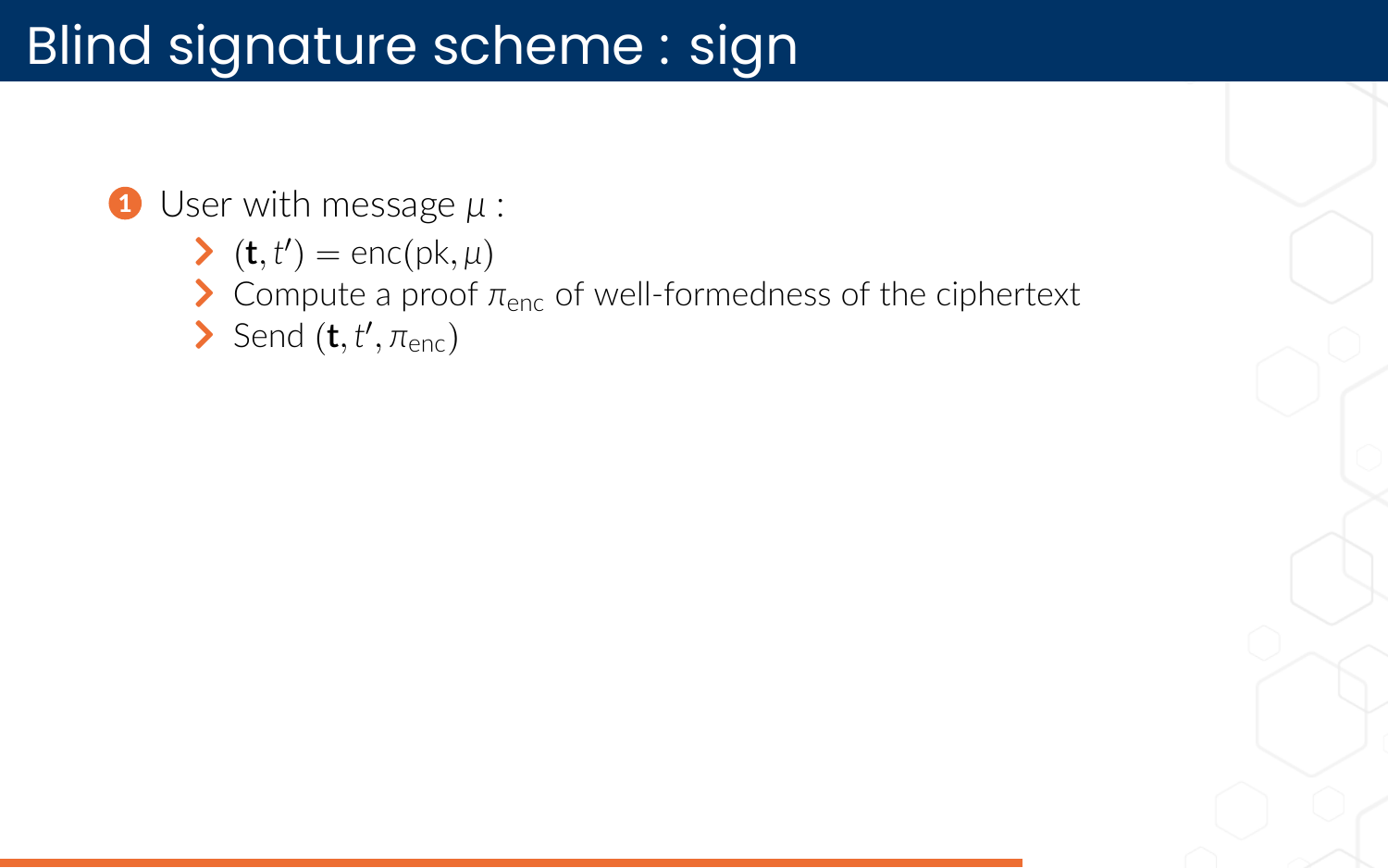#### <sup>1</sup> User with message *μ* :

- $\blacktriangleright$   $(\mathbf{t}, t') = \text{enc}(pk, \mu)$
- $\sum$  Compute a proof  $\pi_{enc}$  of well-formedness of the ciphertext
- $\sum$  Send  $(\mathbf{t}, t', \pi_{\text{enc}})$
- <sup>2</sup> Signer with state *i ∈* [*N*] :
	- $\sum$  Verify  $\pi_{\text{enc}}$
	- $\blacktriangleright$   $(\mathsf{s}_i, \mathsf{y}_i) \leftarrow D^m_{\sigma_{\mathsf{s}}} \times D^m_{\sigma_{\mathsf{y}}}$  conditionned on  $(\mathsf{As}_i, \mathsf{Ay}_i) = (\mathsf{v}_i, \mathsf{w}_i)$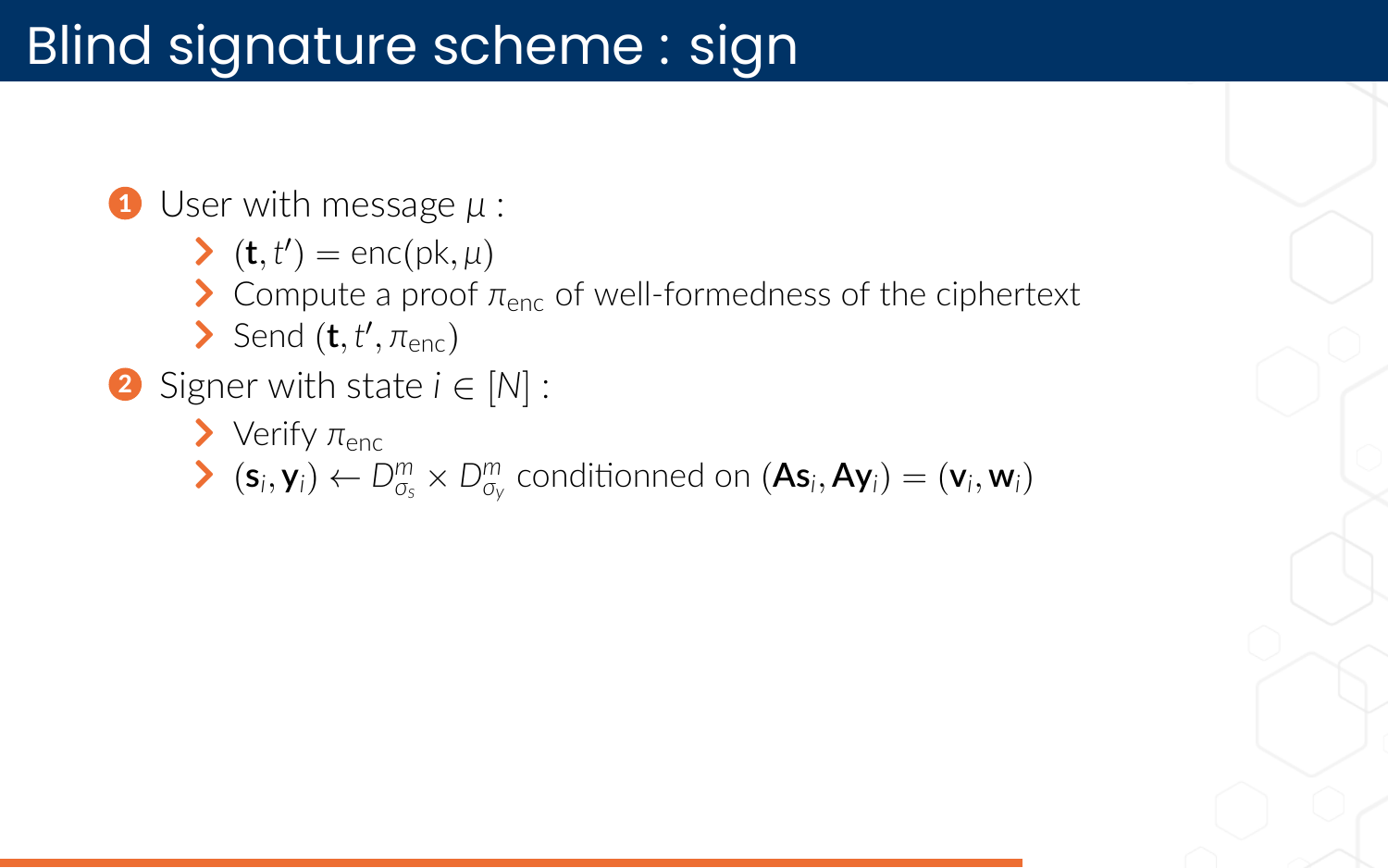#### <sup>1</sup> User with message *μ* :

 $\blacktriangleright$   $(\mathbf{t}, t') = \text{enc}(pk, \mu)$ 

#### $\sum$  Compute a proof  $\pi_{\text{enc}}$  of well-formedness of the ciphertext

 $\sum$  Send  $(\mathbf{t}, t', \pi_{\text{enc}})$ 

#### <sup>2</sup> Signer with state *i ∈* [*N*] :

- $\sum$  Verify  $\pi_{\text{enc}}$
- $\blacktriangleright$   $(\mathsf{s}_i, \mathsf{y}_i) \leftarrow D^m_{\sigma_{\mathsf{s}}} \times D^m_{\sigma_{\mathsf{y}}}$  conditionned on  $(\mathsf{As}_i, \mathsf{Ay}_i) = (\mathsf{v}_i, \mathsf{w}_i)$
- $\triangleright$  Compute an encryption (**F***,***f**<sup> $\cdot$ </sup>) of **z** :=  $\mu$ **s**<sub>*i*</sub> + **y**<sub>*i*</sub>
- $\blacktriangleright$  Update  $i = i + 1$  and send  $(F, f')$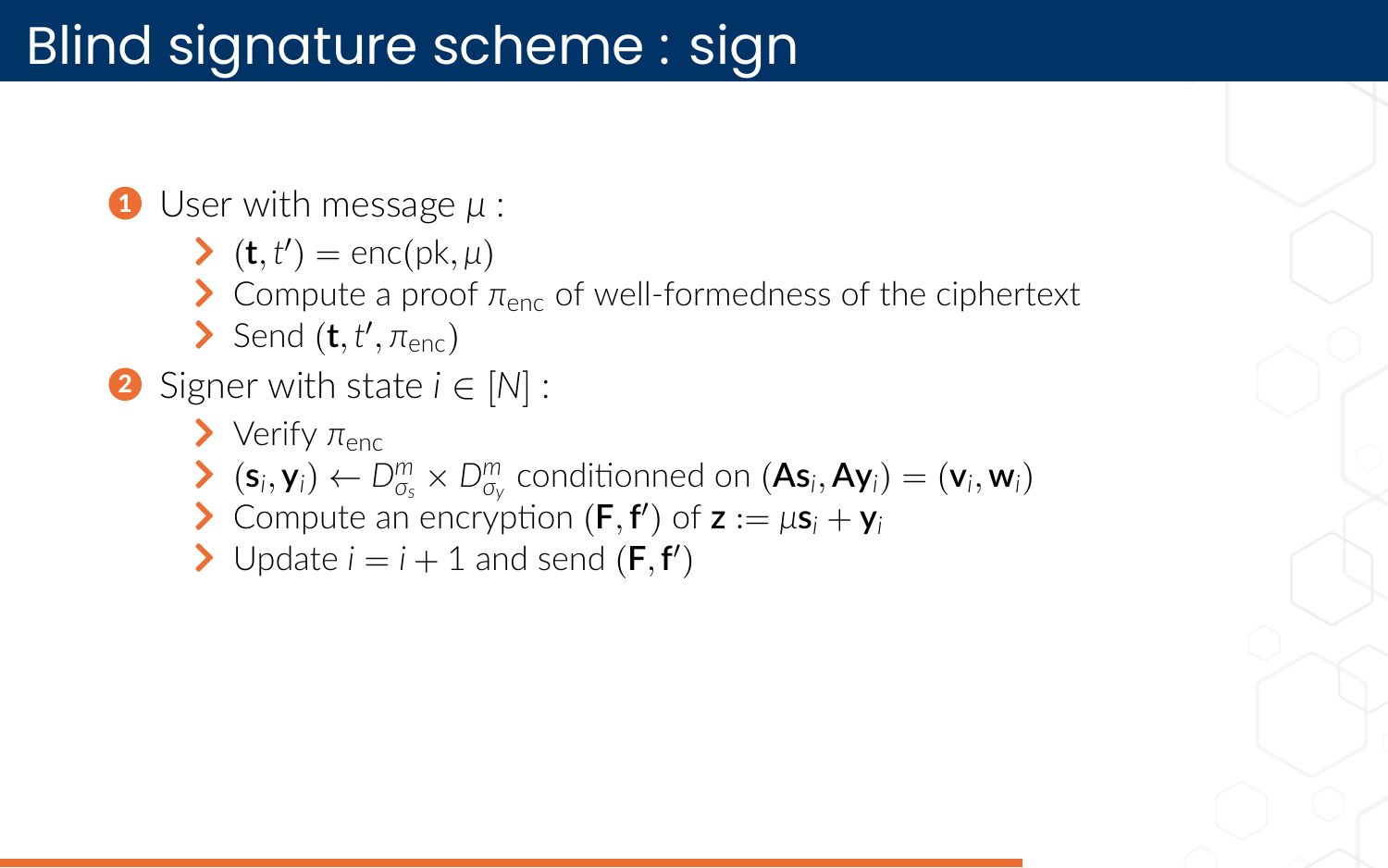#### <sup>1</sup> User with message *μ* :

 $\blacktriangleright$   $(\mathbf{t}, t') = \text{enc}(pk, \mu)$ 

- $\sum$  Compute a proof  $\pi_{\text{enc}}$  of well-formedness of the ciphertext
- $\sum$  Send  $(\mathbf{t}, t', \pi_{\text{enc}})$
- <sup>2</sup> Signer with state *i ∈* [*N*] :
	- $\sum$  Verify  $\pi_{\text{enc}}$
	- $\blacktriangleright$   $(\mathsf{s}_i, \mathsf{y}_i) \leftarrow D^m_{\sigma_{\mathsf{s}}} \times D^m_{\sigma_{\mathsf{y}}}$  conditionned on  $(\mathsf{As}_i, \mathsf{Ay}_i) = (\mathsf{v}_i, \mathsf{w}_i)$
	- $\triangleright$  Compute an encryption (**F***,***f**<sup> $\cdot$ </sup>) of **z** :=  $\mu$ **s**<sub>*i*</sub> + **y**<sub>*i*</sub>
	- $\blacktriangleright$  Update  $i = i + 1$  and send  $(F, f')$

User :

$$
\blacktriangleright z = \text{dec}(\text{sk}, F, f')
$$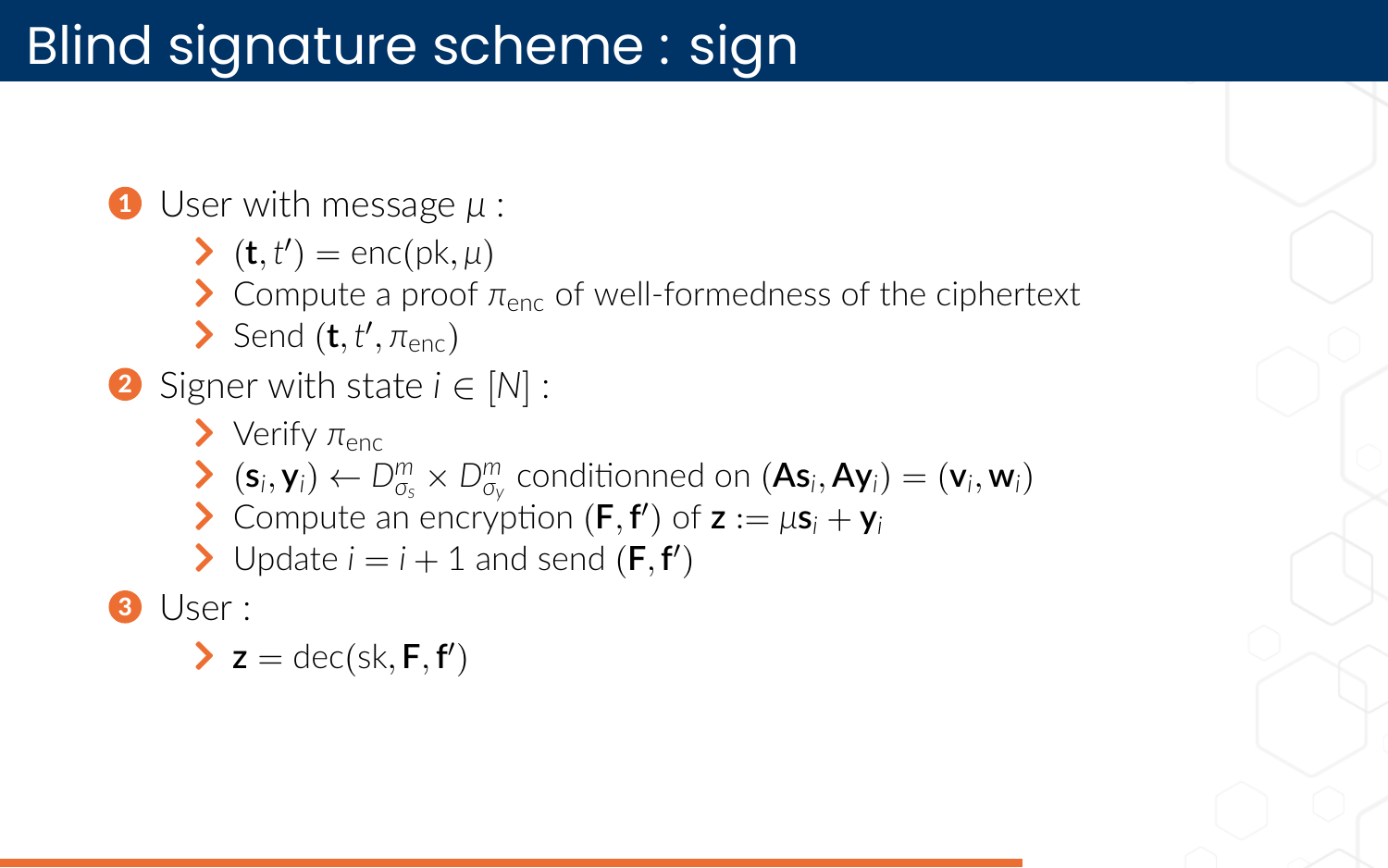#### <sup>1</sup> User with message *μ* :

 $\blacktriangleright$   $(\mathbf{t}, t') = \text{enc}(pk, \mu)$ 

#### $\sum$  Compute a proof  $\pi_{\text{enc}}$  of well-formedness of the ciphertext

 $\sum$  Send  $(\mathbf{t}, t', \pi_{\text{enc}})$ 

#### <sup>2</sup> Signer with state *i ∈* [*N*] :

- $\sum$  Verify  $\pi_{\text{enc}}$
- $\blacktriangleright$   $(\mathsf{s}_i, \mathsf{y}_i) \leftarrow D^m_{\sigma_{\mathsf{s}}} \times D^m_{\sigma_{\mathsf{y}}}$  conditionned on  $(\mathsf{As}_i, \mathsf{Ay}_i) = (\mathsf{v}_i, \mathsf{w}_i)$
- $\triangleright$  Compute an encryption (**F***,***f**<sup> $\cdot$ </sup>) of **z** :=  $\mu$ **s**<sub>*i*</sub> + **y**<sub>*i*</sub>
- $\blacktriangleright$  Update  $i = i + 1$  and send  $(F, f')$

<sup>3</sup> User :

 $\blacktriangleright$  **z** = dec(sk, **F**, **f**<sup> $\blacktriangle$ </sup>)

- $\triangleright$  Verify that  $\exists j \in [N]$  such that  $\mathbf{Az} = \mu \mathbf{v}_j + \mathbf{w}_j$
- $\triangleright$  Return the signature  $\pi$ <sub>∈</sub>(**A**, (**w**<sub>*j*</sub> +  $\mu$ **v**<sub>*j*</sub>)<sub>*j*∈[*N*]</sub>, **z**)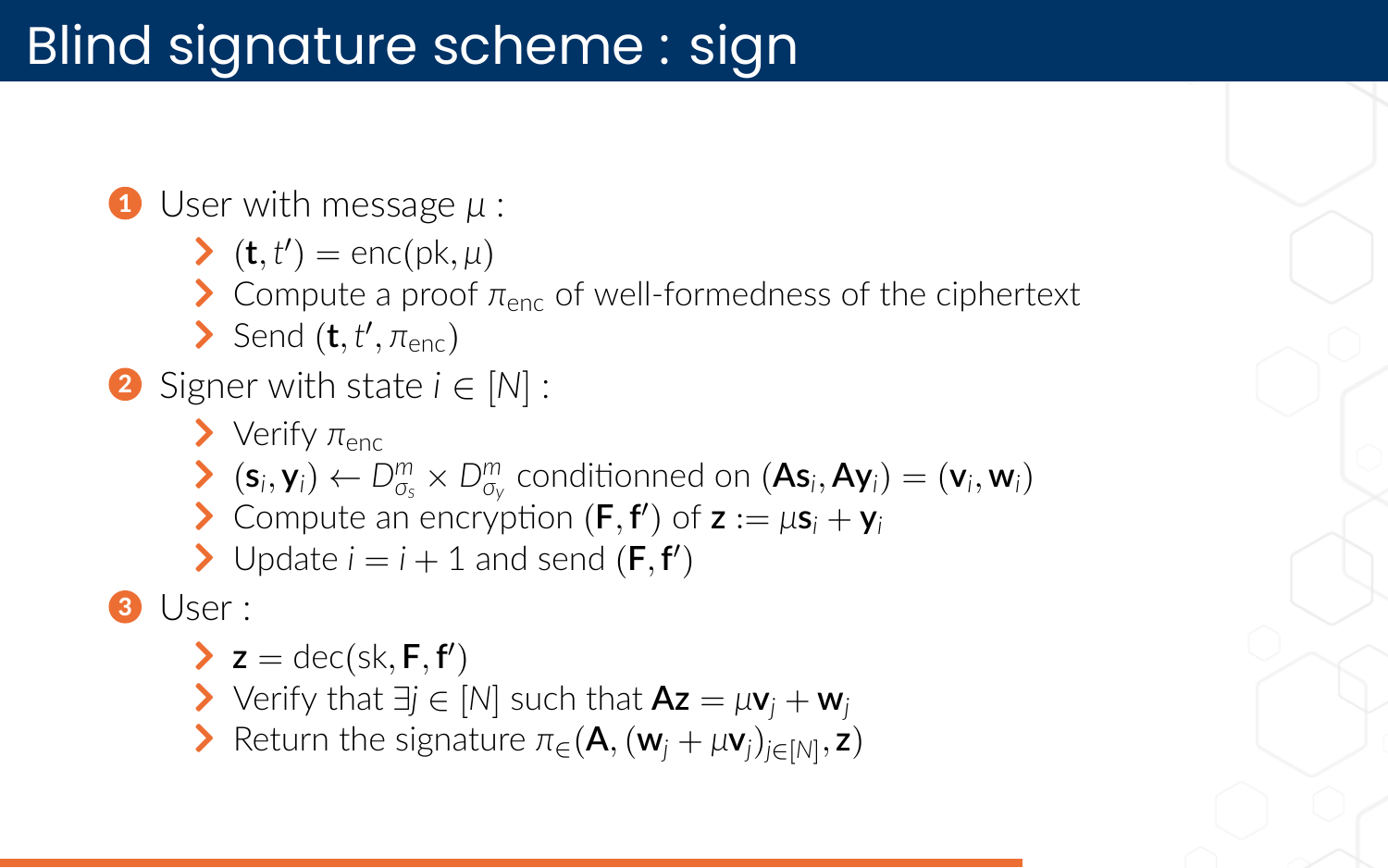#### **Key generation**

$$
\begin{array}{l}\n\rightarrow \mathbf{B} \leftarrow \mathcal{R}_{q'}^{k \times l} \\
\rightarrow \mathbf{x} \leftarrow S_{\gamma}^{k} \\
\rightarrow \mathbf{b}^{T} = \mathbf{x}^{T} \mathbf{B} \mod q' \\
\rightarrow \mathbf{p}k = (\mathbf{B}, \mathbf{b}), \, \text{sk} = \mathbf{x}\n\end{array}
$$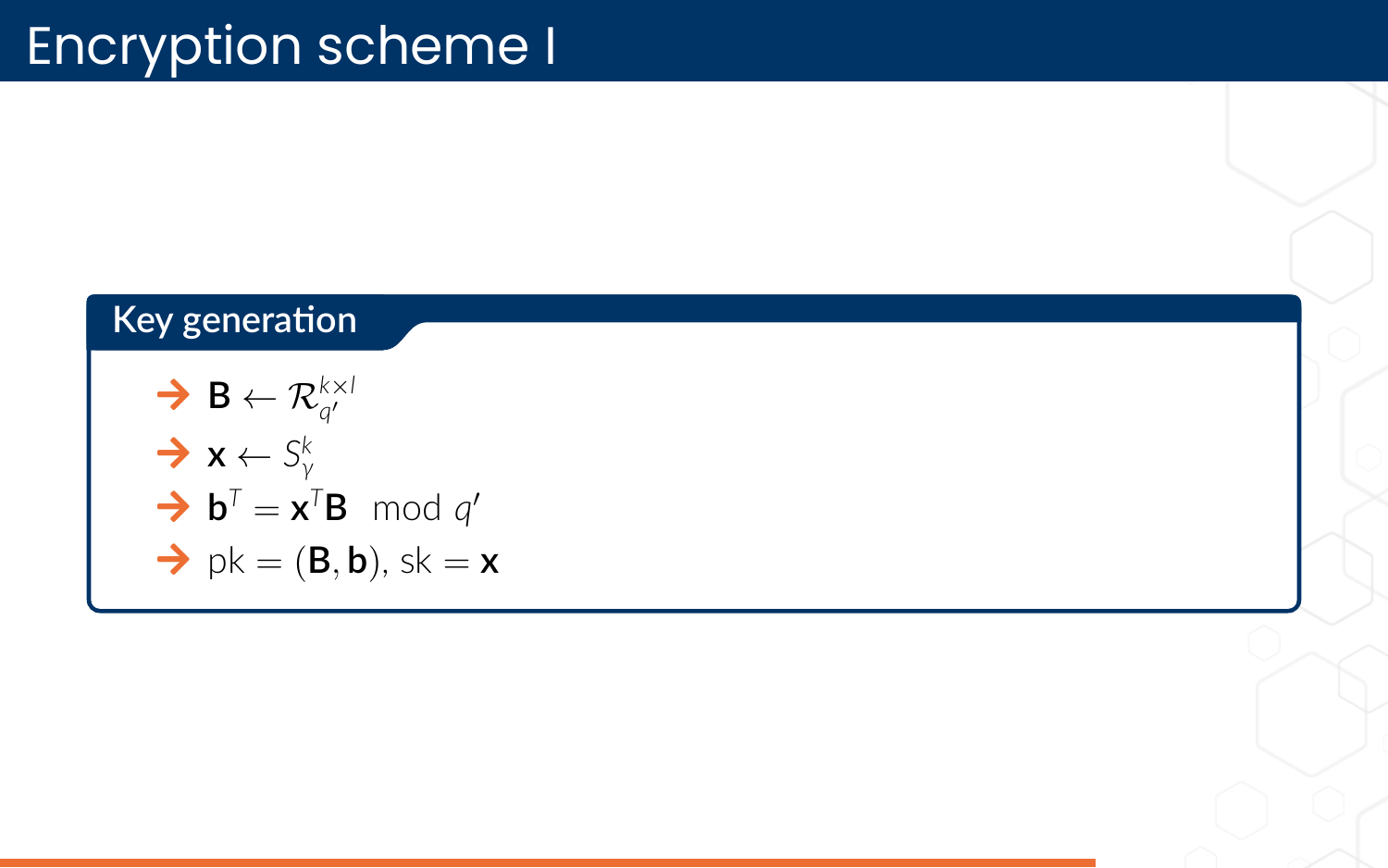## Encryption scheme II

#### enc(pk*, μ*)**:**

\n- $$
\blacktriangleright
$$
  $(\mathbf{r}, \mathbf{e}, e') \leftarrow S_{\gamma}^{l} \times S_{\gamma}^{k} \times S_{gamma}$
\n- $\blacktriangleright$  **t** = p**Br** + p**e** mod q'
\n- $\blacktriangleright$  **t'** = p**b**<sup>T</sup>**r** + p e' + \mu mod q'
\n- $\blacktriangleright$  Return  $(\mathbf{t}, t')$
\n

dec(sk*,***t***,t ′* )

$$
\blacktriangleright z = t' - \mathbf{x}^T \mathbf{t} \mod q'
$$

**→** Return *z* mod *p*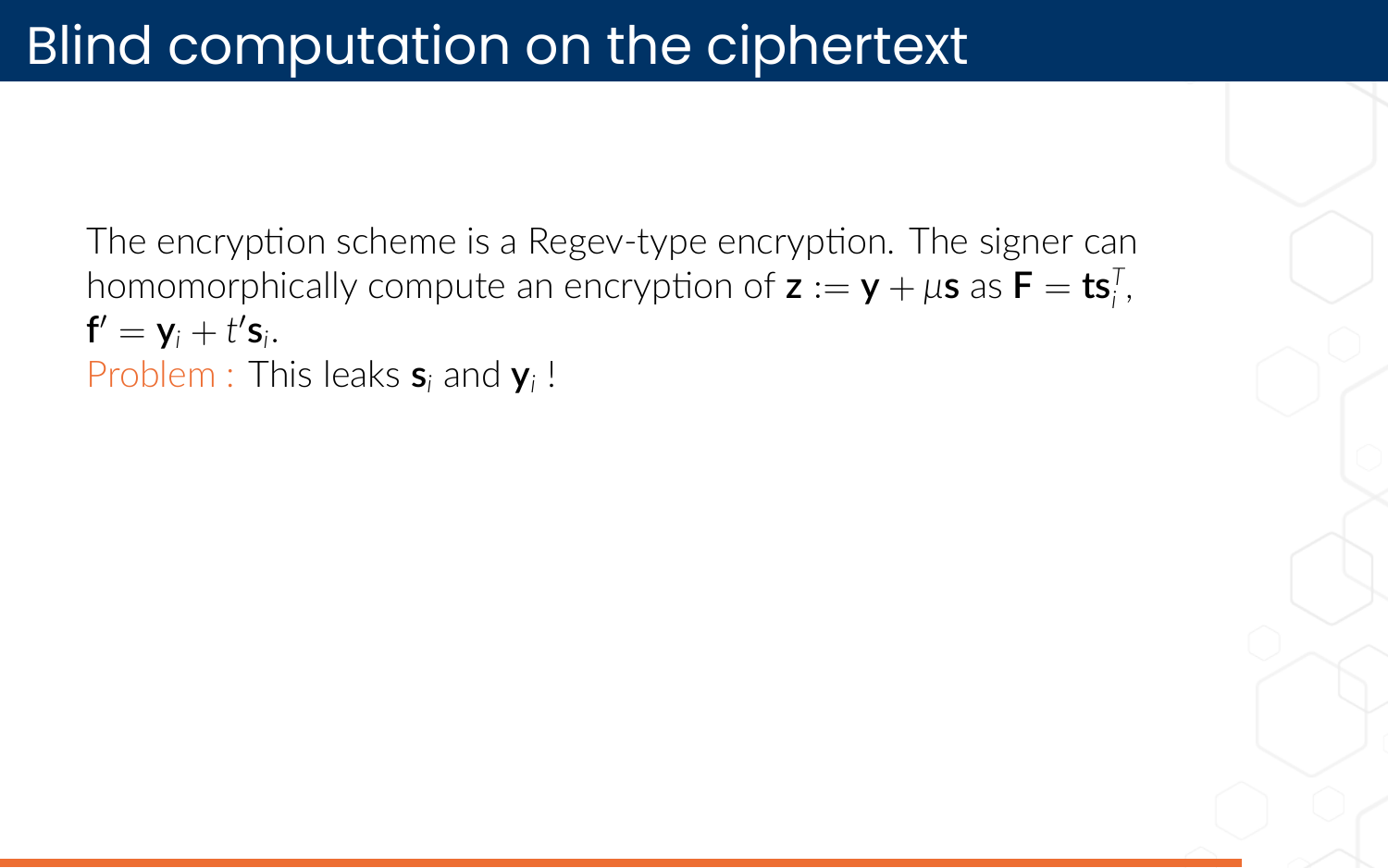Problem : This leaks **s***<sup>i</sup>* and **y***<sup>i</sup>* !

Fix : Drowning : generate an encryption of 0 with wide enough Gaussian noises :

→ Sample (Y, Y', y') with independent Gaussian coefficients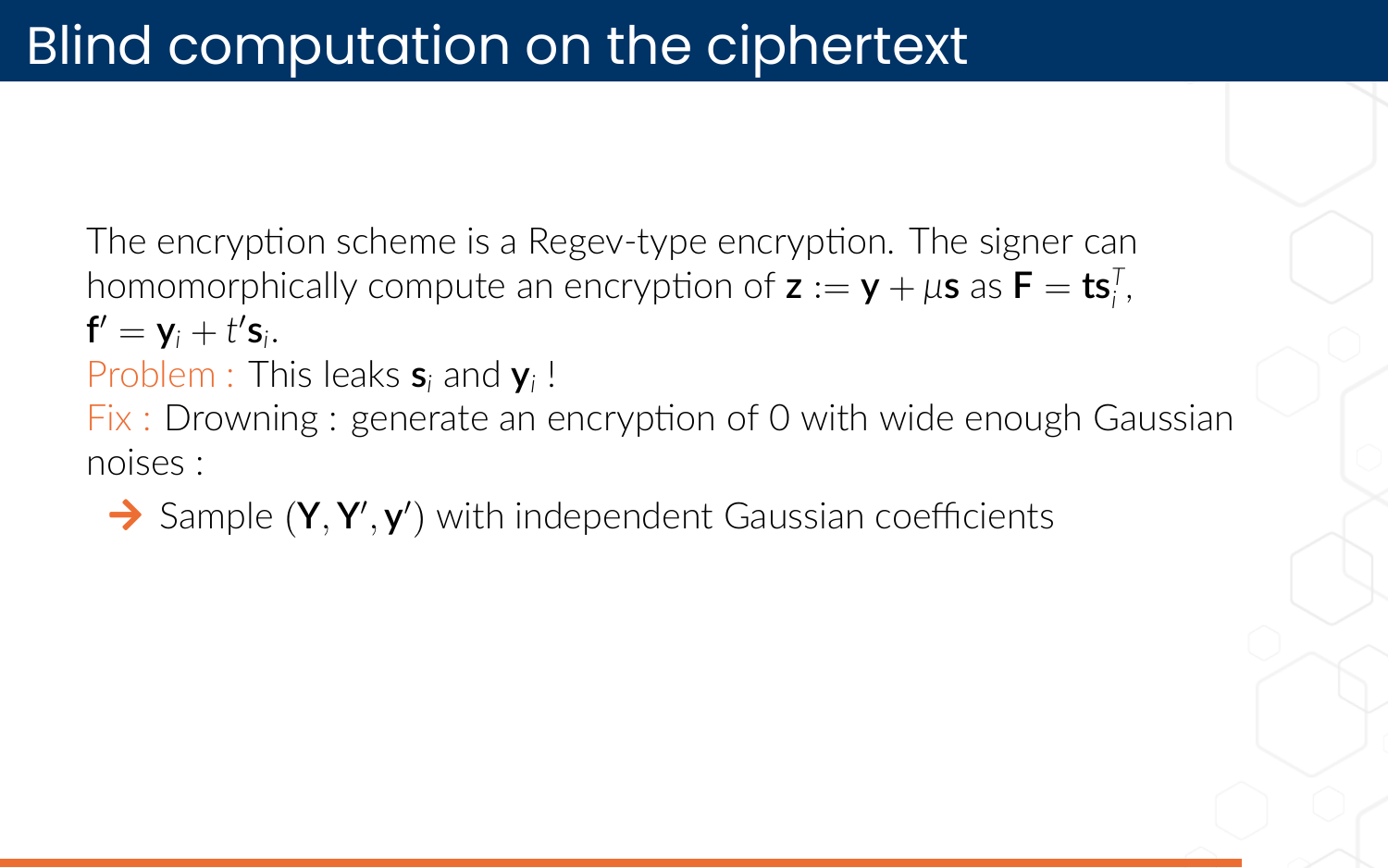Problem : This leaks **s***<sup>i</sup>* and **y***<sup>i</sup>* !

Fix : Drowning : generate an encryption of 0 with wide enough Gaussian noises :

→ Sample (Y, Y', y') with independent Gaussian coefficients

 $\rightarrow$  Compute the masks  $M = pBY + pY' \mod q'$  for **t** 

$$
\Rightarrow m' = pb^T Y + p y' + \mu \mod q' \text{ for } t'
$$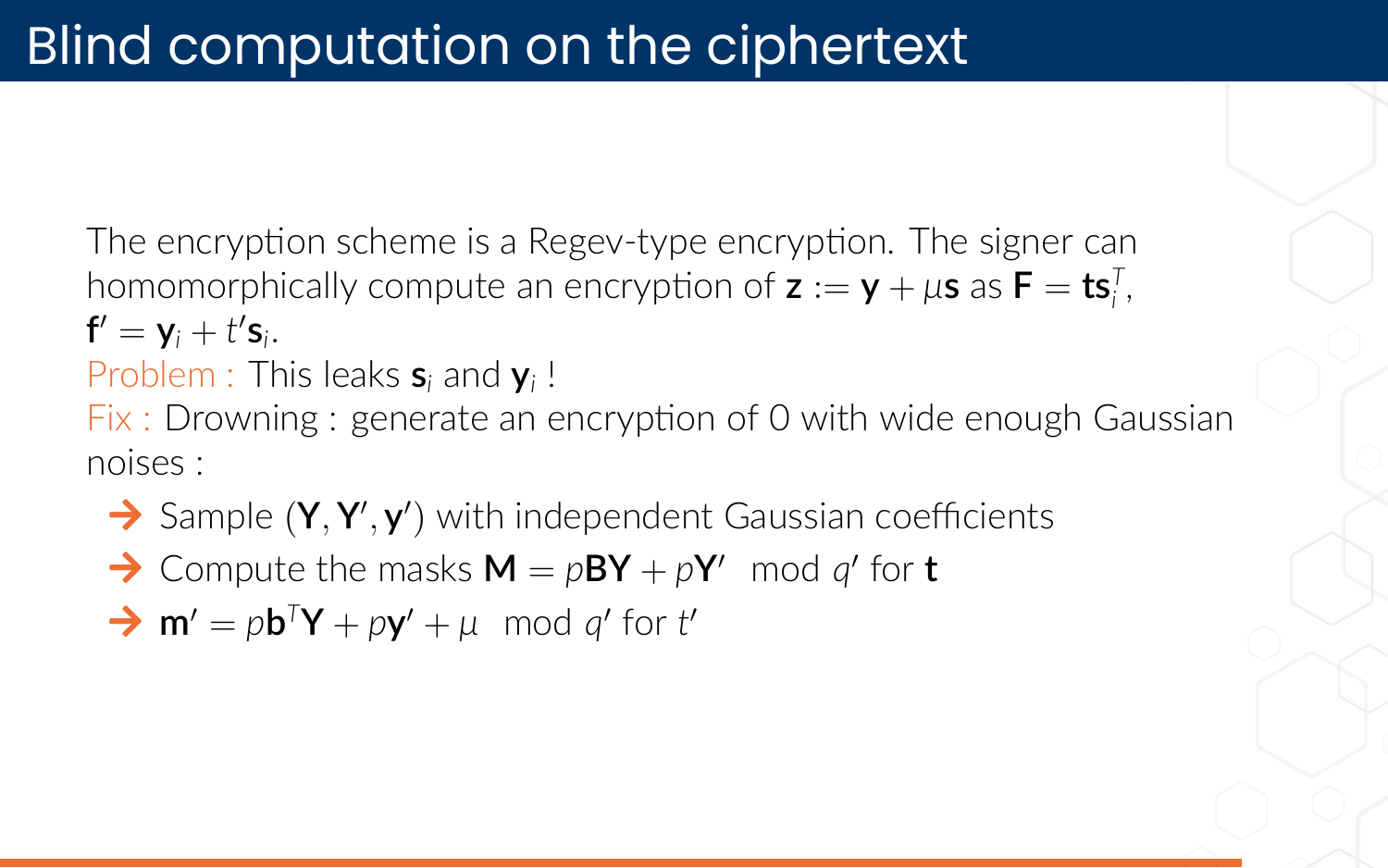Problem : This leaks **s***<sup>i</sup>* and **y***<sup>i</sup>* !

Fix : Drowning : generate an encryption of 0 with wide enough Gaussian noises :

→ Sample (Y, Y', y') with independent Gaussian coefficients

 $\rightarrow$  Compute the masks  $M = pBY + pY' \mod q'$  for **t** 

$$
\rightarrow \mathbf{m}' = p\mathbf{b}^T \mathbf{Y} + p\mathbf{y}' + \mu \mod q' \text{ for } t'
$$

$$
\Rightarrow \text{Set } \mathbf{F} = \mathbf{ts}_i^T + \mathbf{M}, \mathbf{f}' = \mathbf{y}_i + t' \mathbf{s}_i + \mathbf{m}'
$$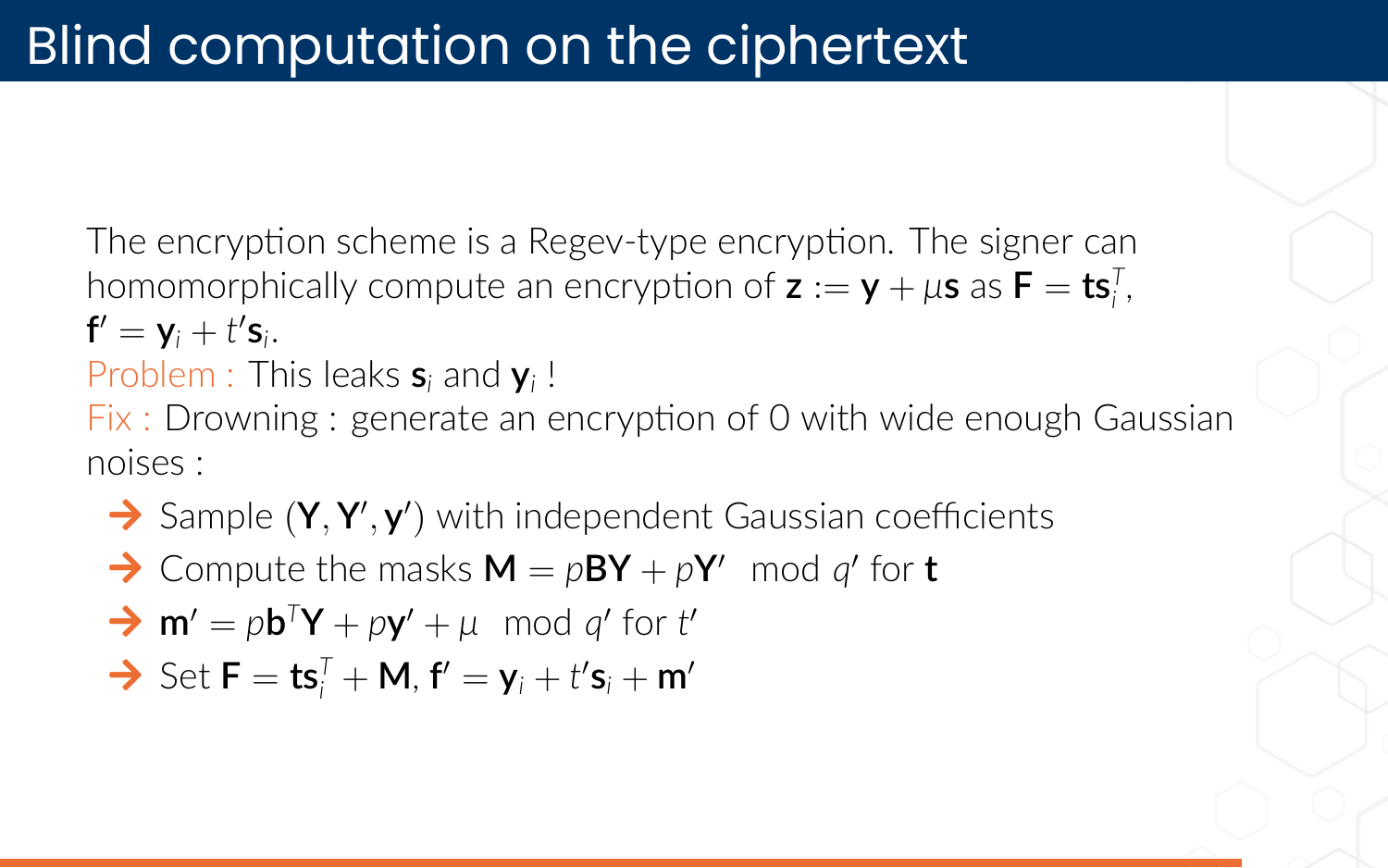#### **Parameters**

| Parameter        | Definition                                                                           | Instantiation     |
|------------------|--------------------------------------------------------------------------------------|-------------------|
| $\boldsymbol{N}$ | maximum number of signing queries                                                    | $2^{18}$          |
| d.               | dimension of the ring $\mathcal{R}$                                                  | 128               |
| q                | modulus for the blind signature                                                      | $\approx 2^{64}$  |
| q                | modulus for the encryption                                                           | $\approx 2^{128}$ |
| $\alpha$         | height of the matrix $\mathbf{A} = [\mathbf{A}' \mathbf{A}'\mathbf{R} - \mathbf{G}]$ | 21                |
| $\sigma_{u}$     | standard deviation for sampling y                                                    | $\approx 2^{30}$  |
| $\sigma_s$       | standard deviation for sampling s                                                    | $\approx 2^{30}$  |
| $\boldsymbol{n}$ | height of the encryption public key matrix $\bf{B}$                                  | 80                |
| $\boldsymbol{m}$ | width of the encryption public key matrix $\bf{B}$                                   | 40                |
| $\gamma$         | maximum coefficient of the $x, r$ and errors $e, e'$                                 | 4                 |
| $\boldsymbol{p}$ | additional prime number, less than $q'$ , used for encryption                        | $\approx 2^{43}$  |
|                  | standard deviation used to sample maskings $Y, Y'$ and $y''$                         | $\approx 2^{26}$  |

Fig. 3. Definition and concrete numbers for parameters used in the blind signature construction.

#### Sizes :

Public key : 1*.*3 MB, Secret key : 75 KB, Signature 150 KB, Communication 16 MB